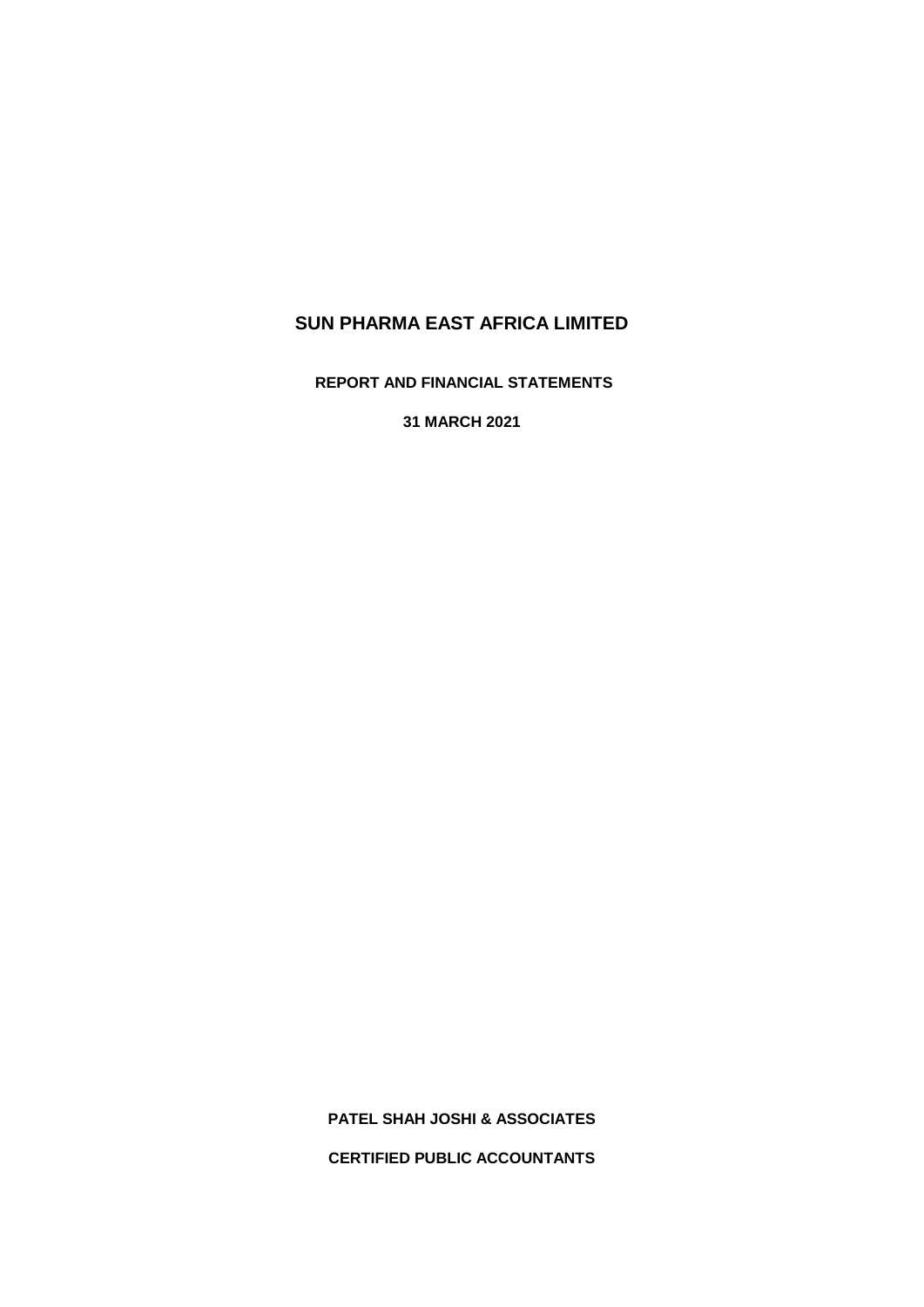## **REPORT AND FINANCIAL STATEMENTS - 31 MARCH 2021**

| <b>CONTENTS</b>                                            | <b>PAGES</b> |
|------------------------------------------------------------|--------------|
| Directors and other particulars                            | 1            |
| Report of the directors                                    | 2            |
| Statement of directors' responsibilities                   | 3            |
| Report of the independent auditors                         | 4 & 5        |
| Statement of profit or loss and other comprehensive income | 6            |
| Statement of financial position                            | 7            |
| Statement of changes in equity                             | 8            |
| Statement of cash flows                                    | 9            |
| Accounting policies and notes to the financial statements  | $10 - 18$    |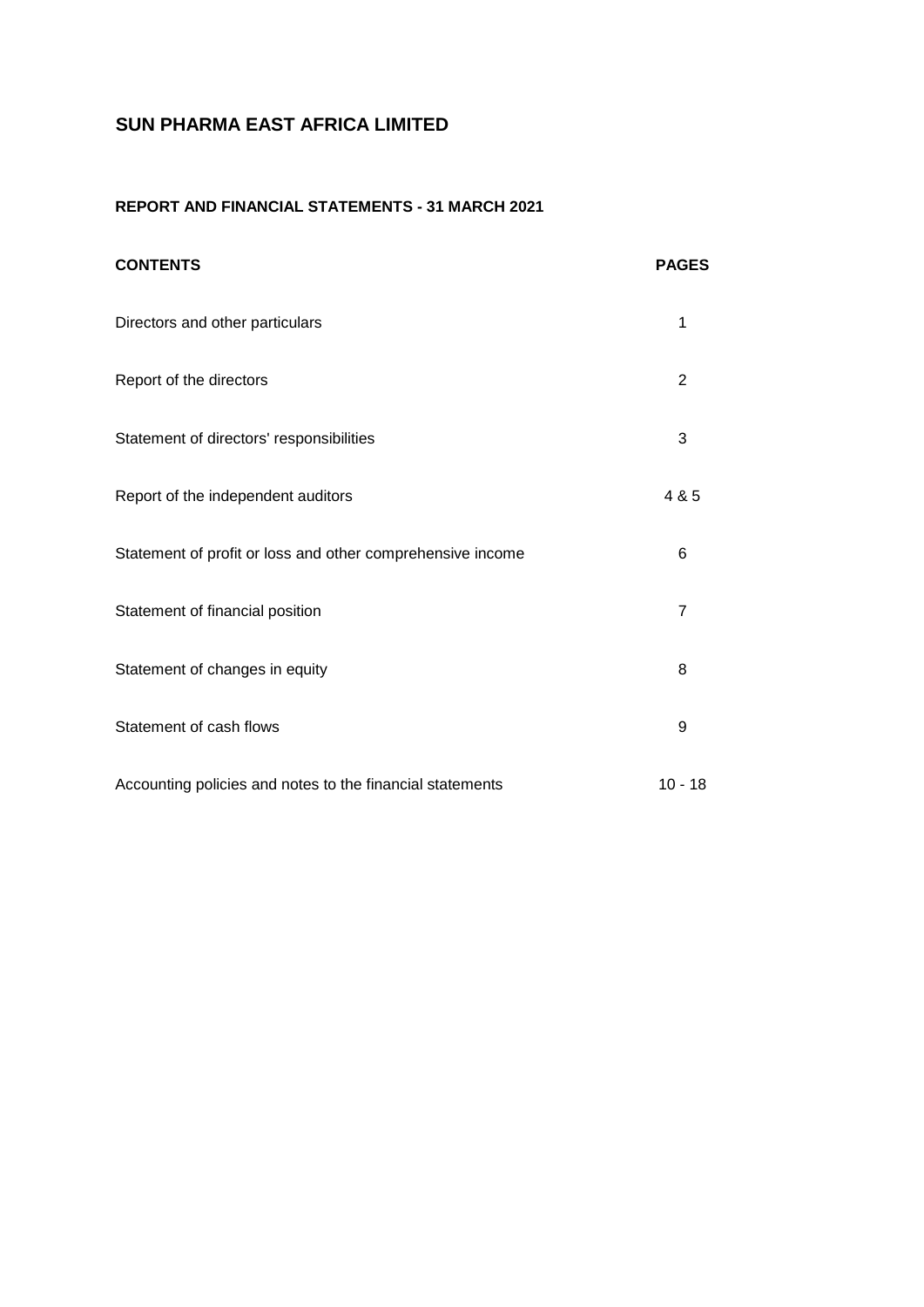## **DIRECTORS AND OTHER PARTICULARS - 31 MARCH 2021**

| <b>DIRECTORS</b>            | Lakshman Kumar (Appointed on 31-01-2021)<br>Thomas Kurusinkal Antony (Resigned on 31-01-2021)<br>Rajesh Khushalchand Shah     |
|-----------------------------|-------------------------------------------------------------------------------------------------------------------------------|
| <b>REGISTERED OFFICE</b>    | Plot No. L R 209/13257/1<br>3rd Floor, Centre Point<br>Parklands Road<br>P O Box 41684 - 00100<br><b>NAIROBI</b>              |
| PRINCIPAL PLACE OF BUSINESS | Plot No. L R 209/20162<br>M02, Mezzanine Floor, Park Place<br>2nd Avenue Parklands<br>P O Box 66180 - 00800<br><b>NAIROBI</b> |
| <b>SECRETARY</b>            | Richard Maina Kamami<br>Certified Public Secretary (Kenya)<br>P O Box 14474 - 00100<br><b>NAIROBI</b>                         |
| <b>INDEPENDENT AUDITORS</b> | Patel Shah Joshi & Associates<br><b>Certified Public Accountants</b><br>P O Box 41684 - 00100<br><b>NAIROBI</b>               |
| <b>BANKER</b>               | Diamond Trust Bank Kenya Limited<br><b>Cross Road Branch</b><br>P O Box 28575 - 00100<br><b>NAIROBI</b>                       |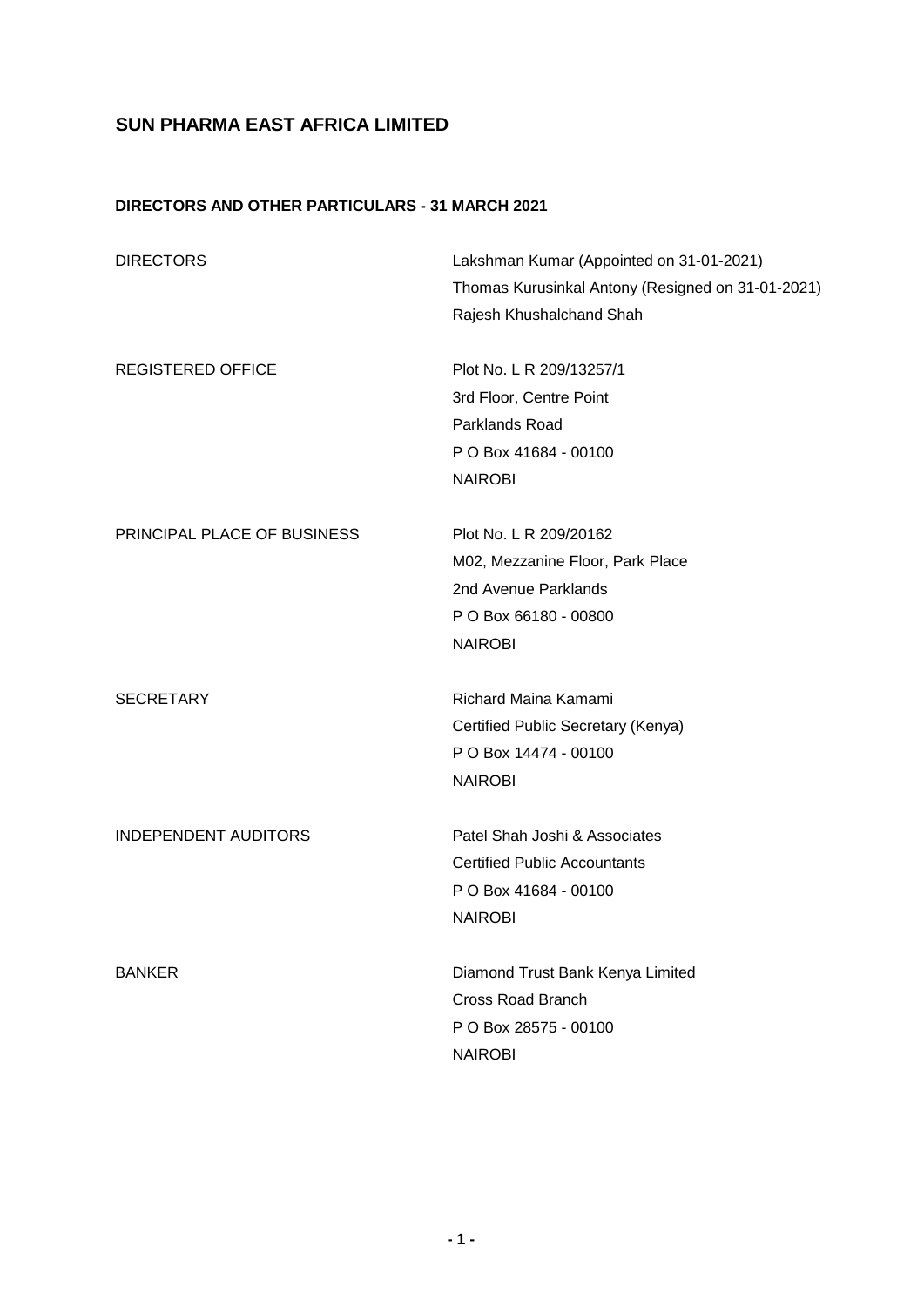### **REPORT OF THE DIRECTORS**

The directors have pleasure in presenting their annual report together with the audited financial statements of the company for the year ended 31 March 2021.

#### **PRINCIPAL ACTIVITY**

The main activity of the company is dealing in human pharmaceuticals - import, marketing and wholesale distribution.

### **RESULTS AND DIVIDENDS**

The profit for the year amounting to K Sh 22,509,038 (2020: K Sh 15,415,863) has been adjusted to the revenue reserves.

The directors do not recommend the payment of any dividend during the year under review.

### **DIRECTORS**

The directors who held office during the year and to the date of this report are set out on page 1. All the present directors continue in office in the ensuing year.

### **STATEMENT AS TO DISCLOSURES TO THE COMPANY'S AUDITOR**

The directors in office at the date of this report confirm that, to the best of their knowledge and belief,

- a) all the relevant audit information was availed to the Company's auditor; and
- b) they took all the steps required to be taken so as to be aware of any relevant audit information and to establish that the Company's auditor is availed with such information.

#### **INDEPENDENT AUDITORS**

Messrs Patel Shah Joshi & Associates are eligible for re-appointment as independent auditors in accordance with Section 717 (2) of the Companies Act, 2015.

**ON BEHALF OF THE BOARD**

**DIRECTOR**

| Date: |  |  |
|-------|--|--|
|-------|--|--|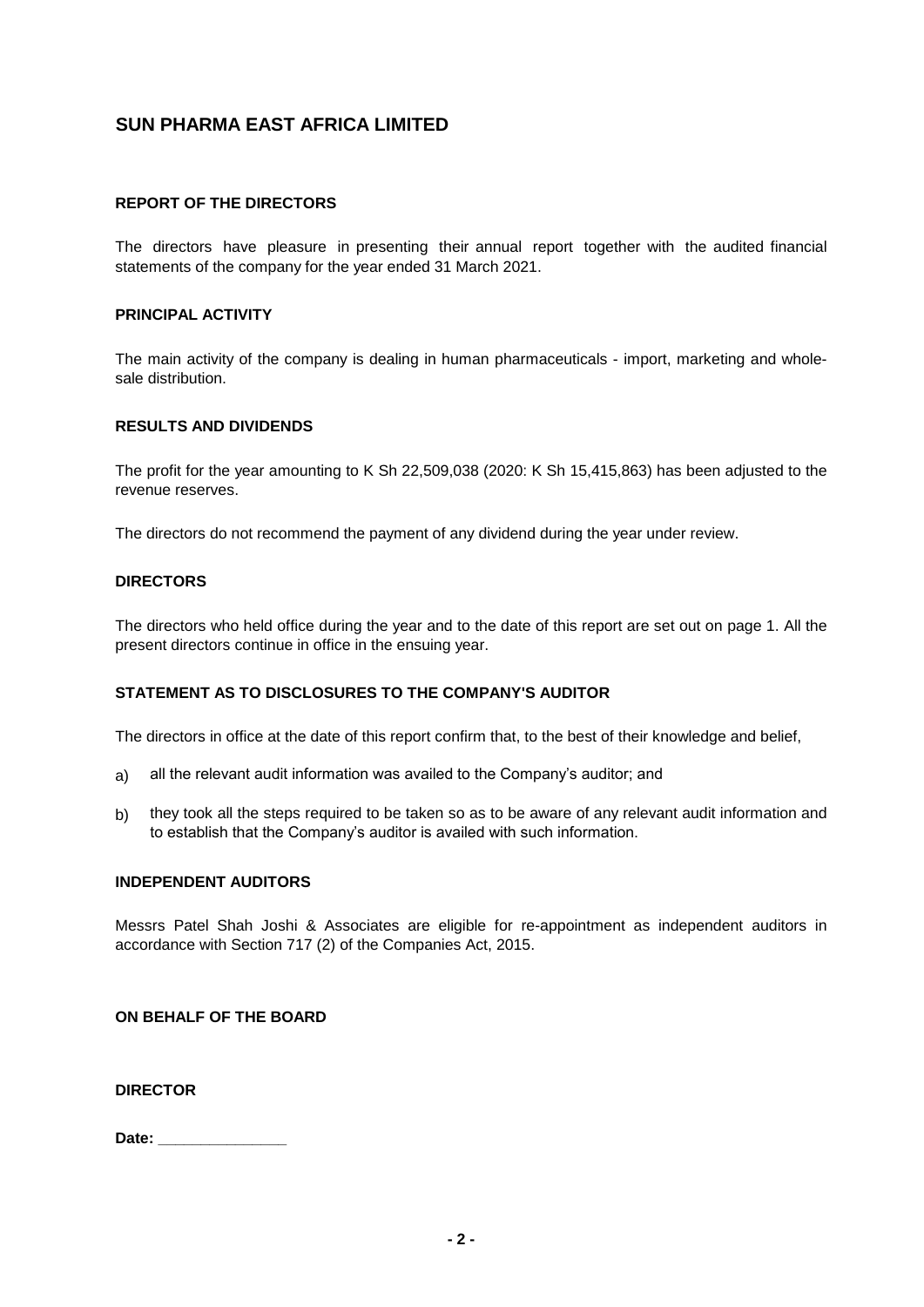## **STATEMENT OF DIRECTORS' RESPONSIBILITIES FOR THE YEAR ENDED 31 MARCH 2021**

The Kenyan Companies Act, 2015 requires the directors to prepare financial statements for each financial year, that give a true and fair view of the financial position of the company as at the end of the financial year and of its profit and loss for the year. It also requires the directors to ensure that the company keeps proper accounting records that:

- a) show and explain the transactions of the company;
- b) disclose, with reasonable accuracy, the financial position of the company; and
- c) enable the directors to ensure that every financial statement required to be prepared complies with the requirements of the Companies Act, 2015.

The directors accept responsibility for the preparation and presentation of these financial statements in accordance with International Financial Reporting Standards and in the manner required by the Kenyan Companies Act, 2015. They also accept responsibility for:

- i) design, implementing and maintaining such internal controls as they determine necessary to enable the presentation of the financial statements that are free from material misstatements, whether due to fraud or error;
- ii) selecting suitable accounting policies and applying them consistently.
- iii) making accounting estimates and judgments that are reasonable in the circumstances.

Having made an assessment of the company's ability to continue as a going concern, the directors are not aware of any material uncertainties related to events or conditions that may cast doubt upon the company's ability to continue as a going concern.

The directors acknowledge that the independent audit of the financial statements does not relieve them of their responsibilities.

Approved by the board of directors on……………………….. 2021 and signed on its behalf by:

 $\frac{1}{2}$  ,  $\frac{1}{2}$  ,  $\frac{1}{2}$  ,  $\frac{1}{2}$  ,  $\frac{1}{2}$  ,  $\frac{1}{2}$  ,  $\frac{1}{2}$  ,  $\frac{1}{2}$  ,  $\frac{1}{2}$  ,  $\frac{1}{2}$  ,  $\frac{1}{2}$  ,  $\frac{1}{2}$  ,  $\frac{1}{2}$  ,  $\frac{1}{2}$  ,  $\frac{1}{2}$  ,  $\frac{1}{2}$  ,  $\frac{1}{2}$  ,  $\frac{1}{2}$  ,  $\frac{1$ 

**Director Director**

**Date: \_\_\_\_\_\_\_\_\_\_\_\_\_\_\_**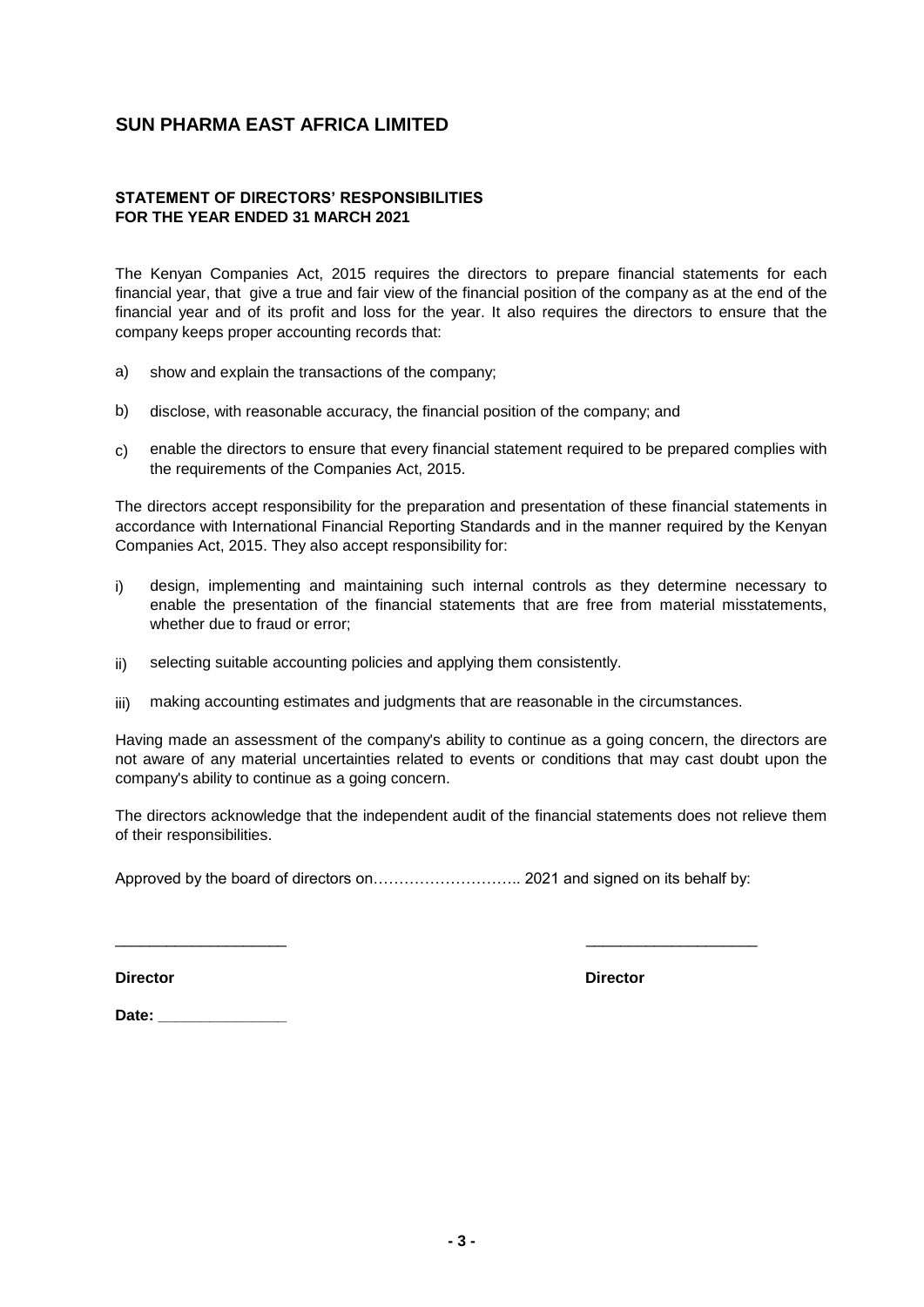## **REPORT OF THE INDEPENDENT AUDITORS TO THE MEMBERS OF SUN PHARMA EAST AFRICA LIMITED**

### **Opinion**

We have audited the accompanying financial statements of Sun Pharma East Africa Limited set out on pages 6 to 18. These financial statements comprise the statement of financial position as at 31 March 2021, the statement of profit or loss and other comprehensive income, statement of changes in equity and statement of cash flows for the year then ended, and notes, including a summary of significant accounting policies.

In our opinion, the accompanying financial statements give a true and fair view of the financial position of the company as at 31 March 2021 and of its financial performance and cash flows for the year then ended in accordance with International Financial Reporting Standards and the Kenyan Companies Act, 2015.

#### **Basis for opinion**

We conducted our audit in accordance with International Standards on Auditing (ISAs). Our responsibilities under those standards are further described in the Auditor's Responsibilities for the Audit of the Financial Statements section of our report. We are independent of the company in accordance with the International Ethics Standards Board for Accountants' Code of Ethics for Professional Accountants (IESBA Code) together with the ethical requirements that are relevant to our audit of the financial statements in Kenya. We have fulfilled our ethical responsibilities in accordance with these requirements and the IESBA Code. We believe that the audit evidence we have obtained is sufficient and appropriate to provide a basis for our opinion.

#### **Directors' responsibility for the financial statements**

The directors are responsible for the preparation and fair presentation of the financial statements that give a true and fair view in accordance with International Financial Reporting Standards and the requirements of the Kenyan Companies Act, 2015. and for such internal control as the directors determine is necessary to enable the preparation of financial statements that are free from material misstatement, whether due to fraud or error.

In preparing the financial statements, the directors are responsible for assessing the company's ability to continue as a going concern, disclosing, as applicable, matters related to going concern and using the going concern basis of accounting unless the directors either intend to liquidate the company or to cease operations, or have no realistic alternative but to do so.

### **Auditor's responsibility for the financial statements**

Our objectives are to obtain reasonable assurance about whether the financial statements as a whole are free from material misstatement, whether due to fraud or error, and to issue an auditor's report that includes our opinion. Reasonable assurance is a high level of assurance, but is not a guarantee that an audit conducted in accordance with ISAs will always detect a material misstatement when it exists. Misstatements can arise from fraud or error and are considered material if, individually or in the aggregate, they could reasonably be expected to influence the economic decisions of users taken on the basis of these financial statements.

As part of an audit in accordance with ISAs, we exercise professional judgment and maintain professional scepticism throughout the audit. We also:

**●** identify and assess the risks of material misstatement of the financial statements, whether due to fraud or error, design and perform audit procedures responsive to those risks, and obtain audit evidence that is sufficient and appropriate to provide a basis for our opinion. The risk of not detecting a material misstatement resulting from fraud is higher than for one resulting from error, as fraud may involve collusion, forgery, intentional omissions, misrepresentations or the override of internal control.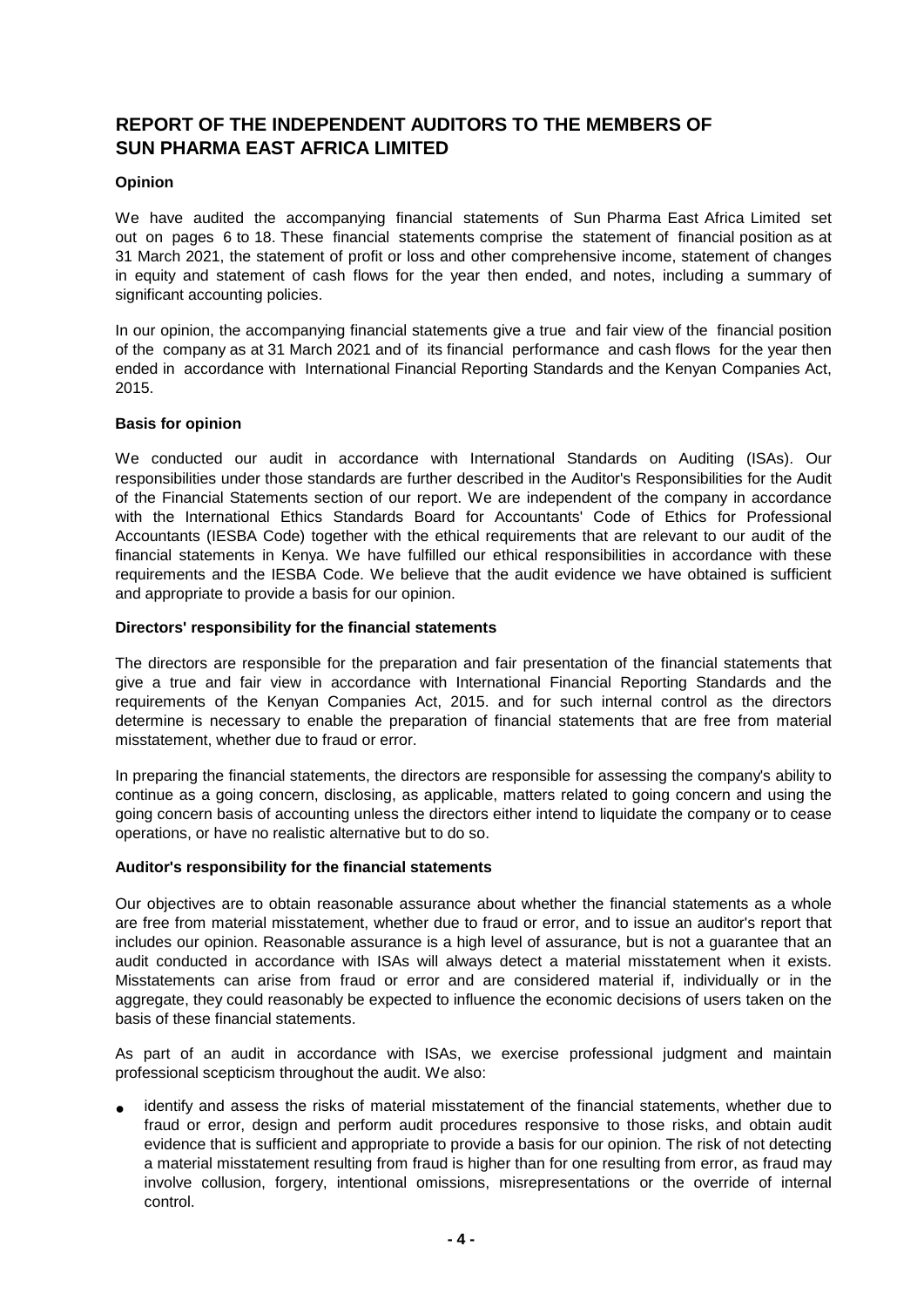## **REPORT OF THE INDEPENDENT AUDITORS TO THE MEMBERS OF SUN PHARMA EAST AFRICA LIMITED**

#### **Auditor's responsibility for the financial statements (continued)**

- **●** obtain an understanding of internal control relevant to the audit in order to design audit procedures that are appropriate in the circumstances, but not for the purpose of expressing an opinion on the effectiveness of the company's internal control.
- **●** evaluate the appropriateness of accounting policies used and the reasonableness of accounting estimates and related disclosures made by management.
- **●** conclude, on the appropriateness of management's use of the going concern basis of accounting, and, based on the audit evidence obtained, whether a material uncertainty exists related to events or conditions that may cast significant doubt on the company's ability to continue as a going concern. If we conclude that a material uncertainty exists, we are required to draw attention in our auditor's report to the related disclosures in the financial statements or, if such disclosures are inadequate, to modify our opinion. Our conclusions are based on the audit evidence obtained up to the date of the auditor's report. However, future events or conditions may cause the company to cease to continue as a going concern.
- **●** evaluate the overall presentation, structure and content of the financial statements, including the disclosures, and whether the financial statements represent the underlying transactions and events in a manner that achieves fair presentation.

We communicate with those charged with governance regarding, among other matters, the planned scope and timing of the audit and significant audit findings, including any significant deficiencies in internal control that we identify during our audit.

#### **Report on other legal requirements**

In our opinion the information given in the report of the directors on page 2 is consistent with the financial statements.

As required by the Kenyan Companies Act, 2015 we report to you, based on our audit, that:

- i) we have obtained all the information and explanations which to the best of our knowledge and belief were necessary for the purposes of our audit;
- ii) in our opinion proper books of account have been kept by the company, so far as appears from our examination of those books; and
- iii) the company's statement of financial position and statement of profit or loss and other comprehensive income are in agreement with the books of account.

The engagement partner responsible for the audit resulting in this independent auditor's report was **CPA K V S K Sastry**, Practising Certificate No. P1228.

**Patel Shah Joshi & Associates Certified Public Accountants** 

**Nairobi …………………..2021**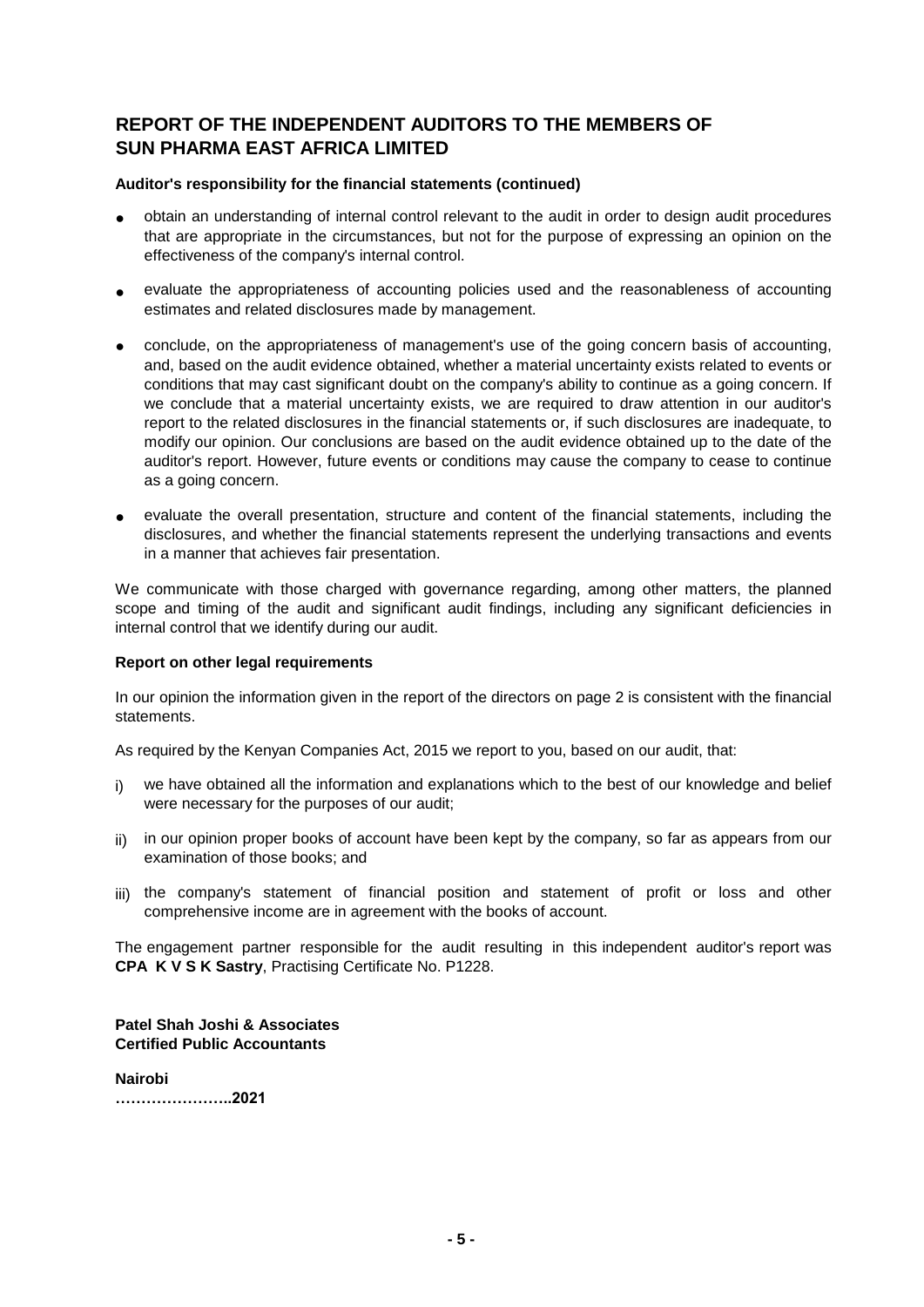## **STATEMENT OF PROFIT OR LOSS AND OTHER COMPREHENSIVE INCOME FOR THE YEAR ENDED 31 MARCH 2021**

|                                                                                          | <b>Notes</b>     | 2021<br>K Sh            | 2020<br>K Sh                                |
|------------------------------------------------------------------------------------------|------------------|-------------------------|---------------------------------------------|
| Turnover                                                                                 |                  | 797,910,966             | 746,058,630                                 |
| Cost of sales                                                                            |                  | (529,376,934)           | (522, 417, 751)                             |
| <b>Gross profit</b>                                                                      |                  | 268,534,032             | 223,640,879                                 |
| Interest income                                                                          |                  | 30,457                  | 28,577                                      |
| Net foreign exchange fluctuations                                                        |                  | (35,057,563)            | (23,866,777)                                |
| Other incomes                                                                            |                  | 3,055,000               |                                             |
| Administration costs                                                                     |                  | (76, 544, 605)          | (70, 180, 379)                              |
| Marketing expenses                                                                       |                  |                         | $(123, 170, 027)$ $(100, 236, 593)$         |
| Other operating costs                                                                    |                  |                         | $(824, 836)$ $(1, 072, 750)$                |
| <b>Operating profit</b>                                                                  | 3                | 36,022,458              | 28,312,957                                  |
| Finance cost                                                                             | $\boldsymbol{4}$ |                         | $(1,951,452)$ $(3,530,914)$                 |
| <b>Profit before tax</b>                                                                 |                  | 34,071,006              | 24,782,043                                  |
| Tax                                                                                      | 5                |                         | $(11,561,968)$ $(9,366,180)$                |
| Net profit after tax                                                                     |                  | 22,509,038              | 15,415,863                                  |
| Other comprehensive income                                                               |                  |                         |                                             |
| Total comprehensive income for the year transferred to<br>statement of changes in equity |                  | 22,509,038<br>========= | -------------<br>15,415,863<br>$=$ ======== |

Report of the independent auditors - page 4 & 5

The accounting policies and notes on pages 10 to 18 form an integral part of these financial statements.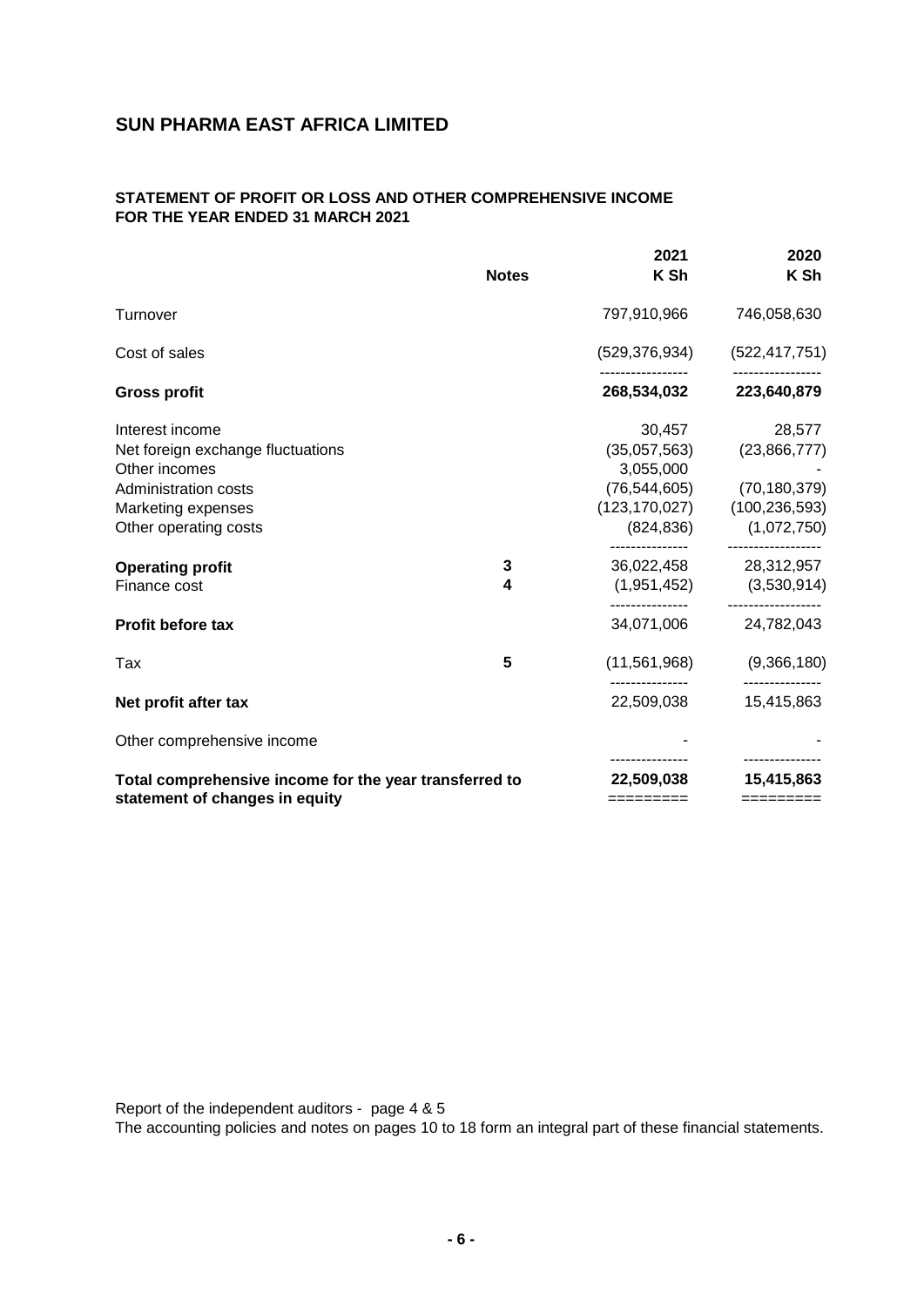## **STATEMENT OF FINANCIAL POSITION AS AT 31 MARCH 2021**

| <b>ASSETS</b>                                   | <b>Notes</b>        | 2021<br>K Sh                                        | 2020<br>K Sh                                          |
|-------------------------------------------------|---------------------|-----------------------------------------------------|-------------------------------------------------------|
| <b>Non-current assets</b>                       |                     |                                                     |                                                       |
| Furniture, equipment & vehicles<br>Deferred tax | 6<br>$\overline{7}$ | 2,476,325<br>40,242,757<br>---------------          | 3,229,341<br>51,795,588<br>---------------            |
|                                                 |                     | 42,719,082<br>---------------                       | 55,024,929<br>---------------                         |
| <b>Current assets</b>                           |                     |                                                     |                                                       |
| Inventories                                     | 8                   | 235,348,949                                         | 178,763,154                                           |
| Trade and other receivables                     | 9                   | 333,054,026                                         | 311,178,210                                           |
| Cash and cash equivalents<br>Tax recoverable    | 10                  | 25,992,202<br>1,765,852                             | 27,252,991                                            |
|                                                 |                     | ----------------<br>596,161,029<br>---------------- | ----------------<br>517, 194, 355<br>---------------- |
| <b>Total assets</b>                             |                     | 638,880,111                                         | 572,219,284                                           |
| <b>EQUITY AND LIABILITIES</b>                   |                     | ==========                                          | $=$ ==========                                        |
| <b>Capital and reserves</b>                     |                     |                                                     |                                                       |
| Share capital                                   | 11                  | 100,000                                             | 100,000                                               |
| Revenue deficit                                 |                     | ----------------                                    | $(115,918,527)$ $(138,427,564)$<br>-----------------  |
|                                                 |                     | (115,818,527)<br>----------------                   | (138, 327, 564)<br>----------------                   |
| <b>Non-current liabilities</b>                  |                     |                                                     |                                                       |
| <b>Borrowings</b>                               | 12                  |                                                     | 54,268,145                                            |
| <b>Current liabilities</b>                      |                     | ---------------                                     | ---------------                                       |
| Trade and other payables                        | 13                  | 754,698,638                                         | 656,277,918                                           |
| Tax payable                                     |                     | ----------------                                    | 785<br>----------------                               |
|                                                 |                     | 754,698,638                                         | 656,278,703                                           |
|                                                 |                     | ----------------                                    | ----------------                                      |
| <b>Total equity and liabilities</b>             |                     | 638,880,111<br>==========                           | 572,219,284<br>$=$ ==========                         |
|                                                 |                     |                                                     |                                                       |

Report of the independent auditors - page 4 & 5 The accounting policies and notes on pages 10 to 18 form an integral part of these financial statements.

**The financial statements were approved by the Board of Directors on ……..………...2021 and signed on its behalf by:-**

**\_\_\_\_\_\_\_\_\_\_\_\_\_\_\_\_\_\_ \_\_\_\_\_\_\_\_\_\_\_\_\_\_\_\_\_\_**

| <b>DIRECTOR</b> | <b>DIRECTOR</b> |
|-----------------|-----------------|
|                 |                 |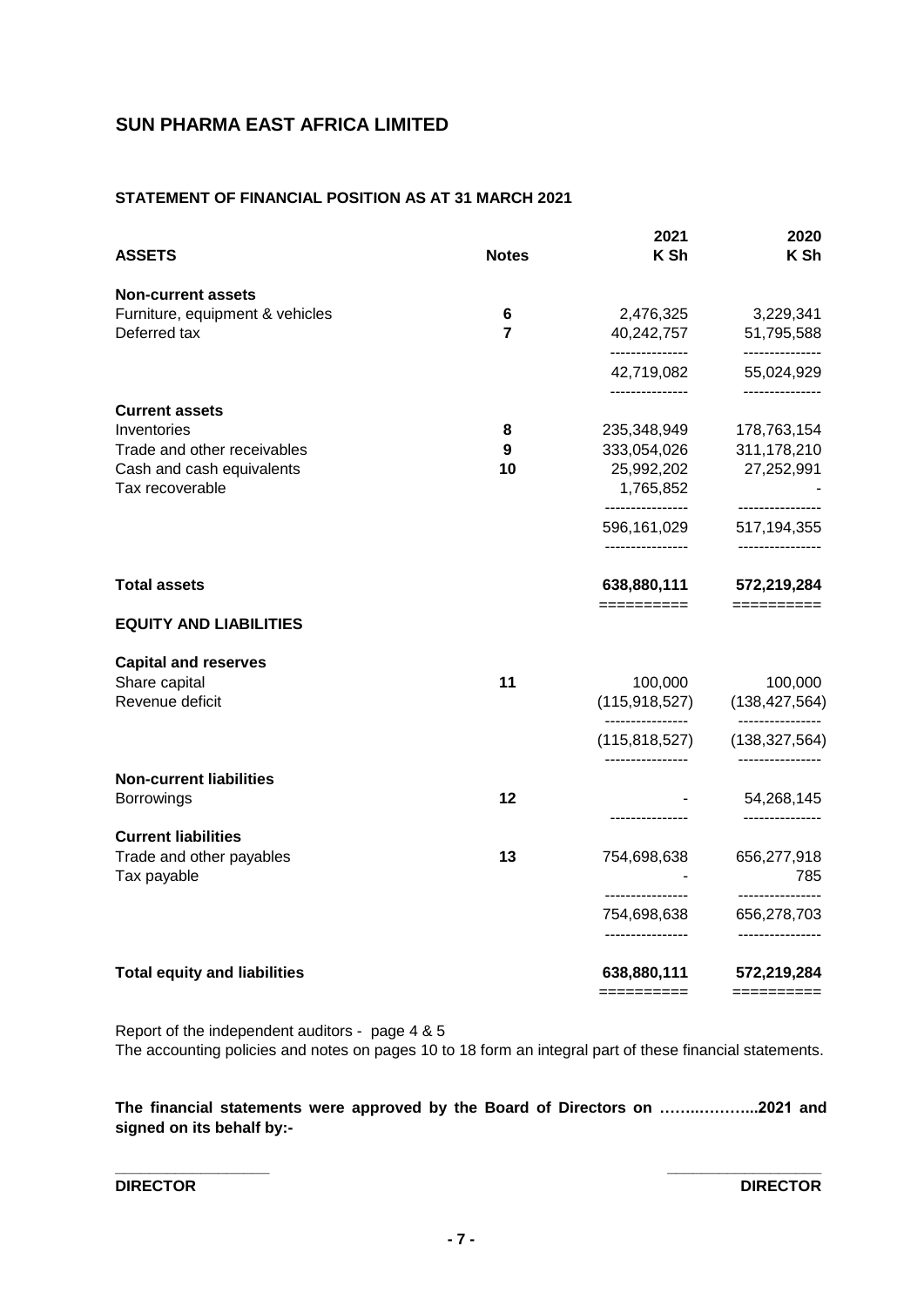## **STATEMENT OF CHANGES IN EQUITY FOR THE YEAR ENDED 31 MARCH 2021**

|                                         | <b>Share</b><br>capital<br>K Sh | Revenue<br>reserve<br>K Sh | Total<br>K Sh   |
|-----------------------------------------|---------------------------------|----------------------------|-----------------|
| Balance as at 1 April 2019              | 100,000                         | (153, 843, 427)            | (153, 743, 427) |
| Total comprehensive income for the year |                                 | 15,415,863                 | 15,415,863      |
| Balance as at 31 March 2020             | 100,000                         | (138, 427, 564)            | (138, 327, 564) |
| Total comprehensive income for the year |                                 | 22,509,038                 | 22,509,038      |
| Balance as at 31 March 2021             | 100,000                         | (115, 918, 527)            | (115, 818, 527) |

Report of the independent auditors - page 4 & 5 The accounting policies and notes on pages 10 to 18 form an integral part of these financial statements.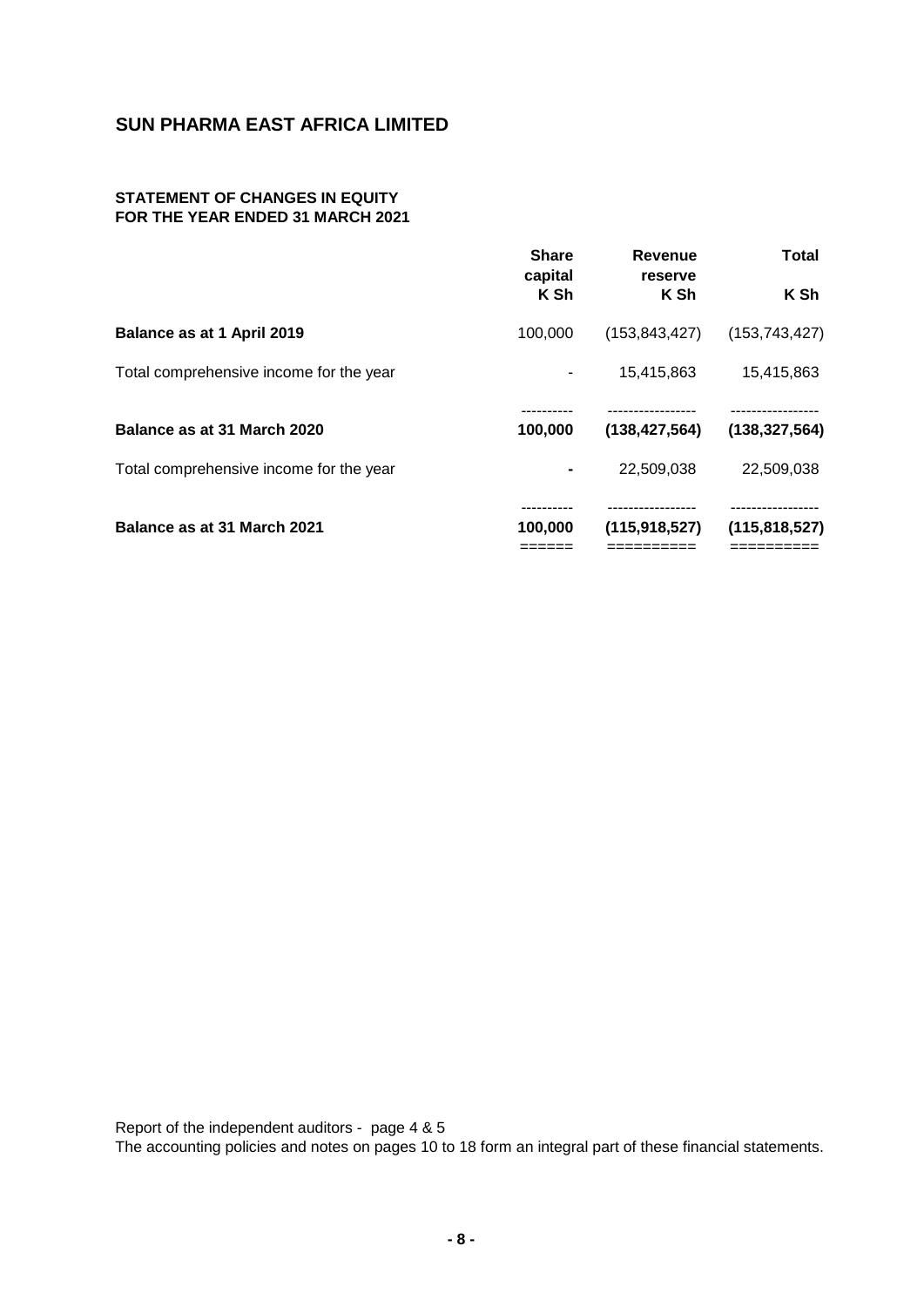### **STATEMENT OF CASH FLOWS FOR THE YEAR ENDED 31 MARCH 2021**

|                                                        | <b>Notes</b> | 2021<br>K Sh                                 | 2020<br>K Sh                                 |
|--------------------------------------------------------|--------------|----------------------------------------------|----------------------------------------------|
| <b>Operating activities</b>                            |              |                                              |                                              |
| Cash generated from / (used in) operations<br>Tax paid | 14           | 20,314,836<br>(1,775,774)<br>--------------- | (12, 474, 365)<br>(4,284)<br>--------------- |
| Net cash generated / (used in) operating activities    |              | 18,539,062<br>---------------                | (12, 478, 649)<br>---------------            |
| <b>Investing activities</b>                            |              |                                              |                                              |
| Acquisition of fixed assets                            | 6            | (71, 820)<br>-------------                   | (2,005,676)<br>--------------                |
| Net cash used in investing activities                  |              | (71, 820)                                    | (2,005,676)<br>-------------                 |
| <b>Financing activities</b>                            |              |                                              |                                              |
| Repayment of interest<br>Repayment of borrowings       | 14<br>12     | (517,449)<br>(55, 702, 148)                  | (1, 141, 755)<br>-------------               |
| Net cash used in financing activities                  |              | -------------<br>(56, 219, 597)              | (1, 141, 755)                                |
| Decrease in cash and cash equivalents                  |              | (37, 752, 355)<br>---------------            | (15,626,080)<br>---------------              |
| Movement in cash and cash equivalents                  |              |                                              |                                              |
| At start of the year                                   |              | 27,252,991                                   | 17,004,710                                   |
| Decrease during the year                               |              | (37, 752, 355)                               | (15,626,080)                                 |
| Effect of exchange rate fluctuations                   |              | 36,491,566<br>---------------                | 25,874,360<br>---------------                |
| At end of the year                                     | 10           | 25,992,202                                   | 27,252,991                                   |
|                                                        |              |                                              |                                              |

Report of the independent auditors - page 4 & 5

The accounting policies and notes on pages 10 to 18 form an integral part of these financial statements.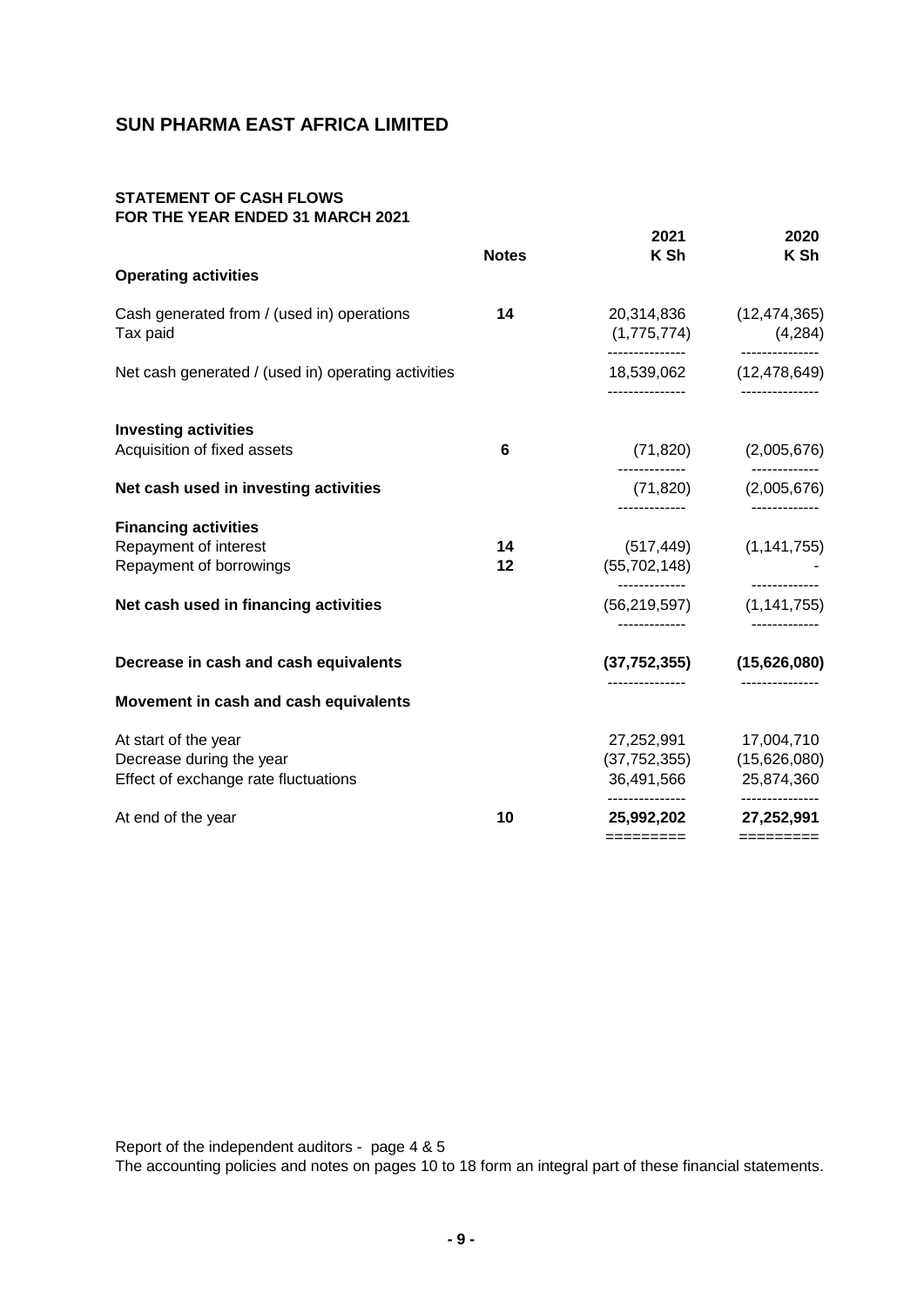### **NOTES TO THE FINANCIAL STATEMENTS FOR THE YEAR ENDED 31 MARCH 2021**

### **1. SIGNIFICANT ACCOUNTING POLICIES**

The principal accounting policies adopted in the preparation of these financial statements are set out below:-

#### **a) Accounting convention**

The financial statements were prepared in accordance with and comply with International Financial Reporting Standards. They were prepared under the historical cost convention.

#### **b) Depreciation**

Depreciation is charged on fixed assets so as to write off their cost over their expected useful lives using the reducing balance method, at the following annual rates:-

| Motor vehicles        | 25%   |
|-----------------------|-------|
| Office equipment      | 12.5% |
| Furniture & equipment | 12.5% |

#### **c) Intangible assets**

The cost of computer software is capitalised on the basis of the total sums incurred by the company to acquire and bring to use the specific software. These costs are amortised over their estimated useful life of five years.

#### **d) Inventories**

Inventories are consistently valued by the directors at the lower of cost and net realizable value with due allowance for any obsolete and slow moving items. Cost is determined by the weighted average cost method. Net realizable value is the estimate of the selling price in the ordinary course of business, less the costs of completion and selling expenses.

#### **e) Trade and other receivables**

Trade receivables are carried at original invoiced amounts less provision for impairment. A provision for impairment is established when there is objective evidence that the company will not be able to collect the amounts due. Such provisions are recognised in the statement of profit or loss as bad debts in the year in which they are identified.

#### **f) Cash and cash equivalents**

Cash and cash equivalents include cash in hand and balances at bank.

#### **g) Borrowings**

Borrowings are recognized initially at the proceeds received, net of transaction costs incurred. Any difference between the proceeds received (net of transaction costs) and the redemption value is recognized in the statement of profit or loss over the year of the borrowing as an interest expense. Borrowings are classified as current liabilities unless the company has unconditional right to defer settlement of the liability for at least 12 months after the statement of financial position date.

#### **h) Trade and other payables**

Liabilities for trade and other amounts payable are carried at cost which is the fair value of the consideration to be paid in the future for goods and services received, whether or not billed.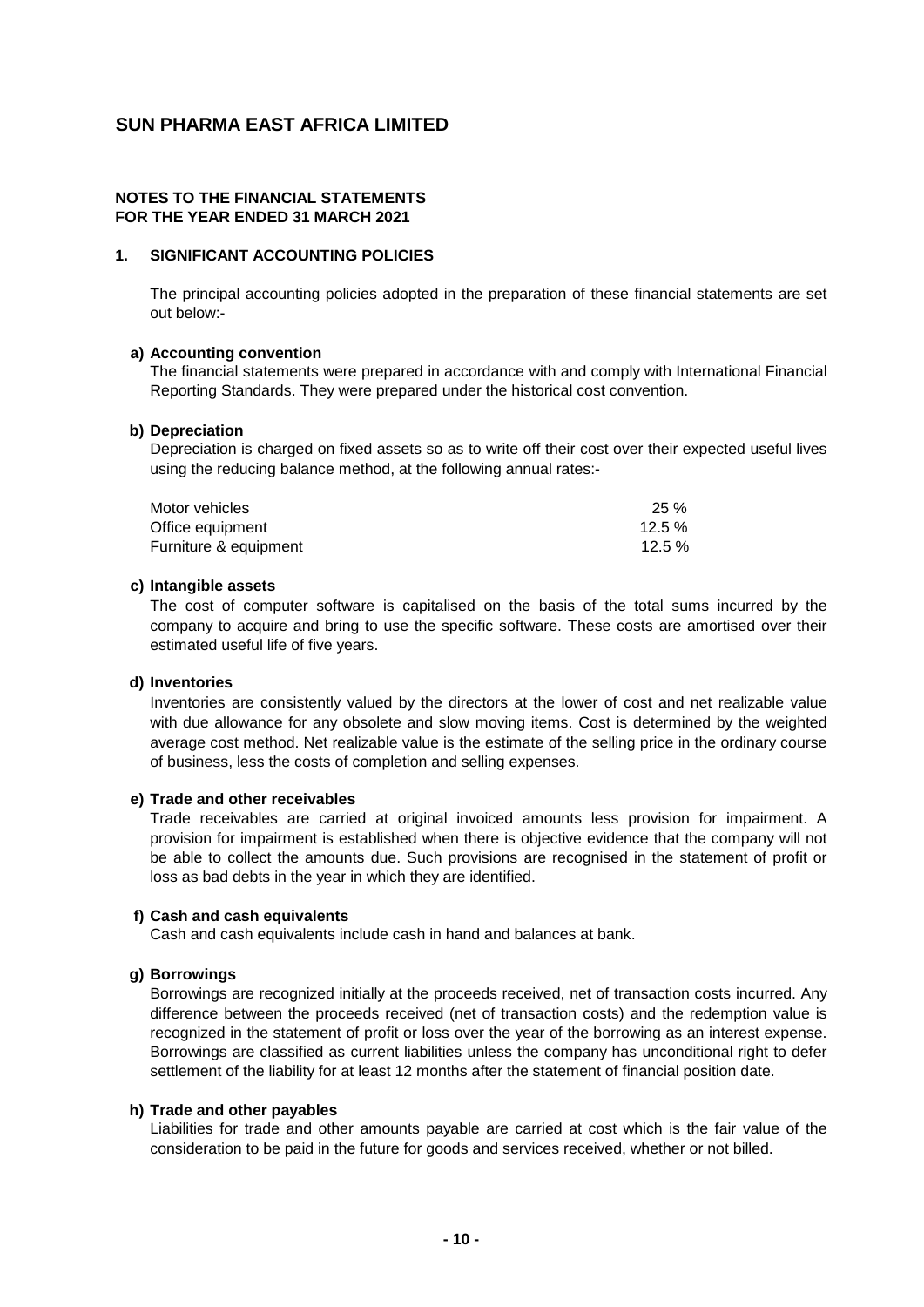### **NOTES TO THE FINANCIAL STATEMENTS FOR THE YEAR ENDED 31 MARCH 2021**

### **1. SIGNIFICANT ACCOUNTING POLICIES**

#### **i) Foreign exchange flactuations**

Assets and liabilities in foreign currency are translated into Kenya shillings at the rate of exchange ruling at the statement of financial position date. Transactions during the year in foreign currency are translated at the rate of exchange ruling at the transaction date. Any exchange fluctuations are dealt with in the statement of profit or loss.

#### **j) Taxation**

Tax is provided at the rate of thirty per cent based on the results for the year as adjusted in accordance with the current tax legislation.

#### **k) Deferred tax**

Deferred tax is provided using the liability method for all temporary differences arising between the tax bases of assets and liabilities and their carrying values for financial reporting purposes. Currently enacted tax rates are used to determine deferred income tax.

#### **l) Revenue recognition**

Sales represents invoices raised during the year net of discounts and credit notes and excluding Value Added Tax (VAT).

All other income is recognised on receipt basis.

#### **m) IFRS16 Leases**

IFRS 16 'Leases' (issued in January 2016) effective for annual periods beginning on or after 1 January 2019, replaces IAS 17 'Leases', IFRIC 4 'Determining whether an arrangement contains a lease and their interpretations (SIC-15 and SIC-27). IFRS 16 establishes principles for the recognition, measurement, presentation and disclosure of leases, with the objective of ensuring that lessees and lessors provide relevant information that faithfully represents those transactions.The standard introduces a single lessee accounting model and requires a lessee to recognise assets and liabilities for all the leases, with a term of more than 12 months, unless the underlying asset is of low value. A Lessee is required to recognise a right-of-use asset representing its right to use the underlying asset and a lease liability representing its obligation to make lease payments. Since the sub-lease with Sun Pharma East Africa Limited has expired and has not been renewed, this does not prompt us to create a right-of -use asset and lease liability in the accounts.

#### **n) Comparative figures**

Comparative figures are adjusted, wherever necessary, to conform to the changes in the presentation for the current year.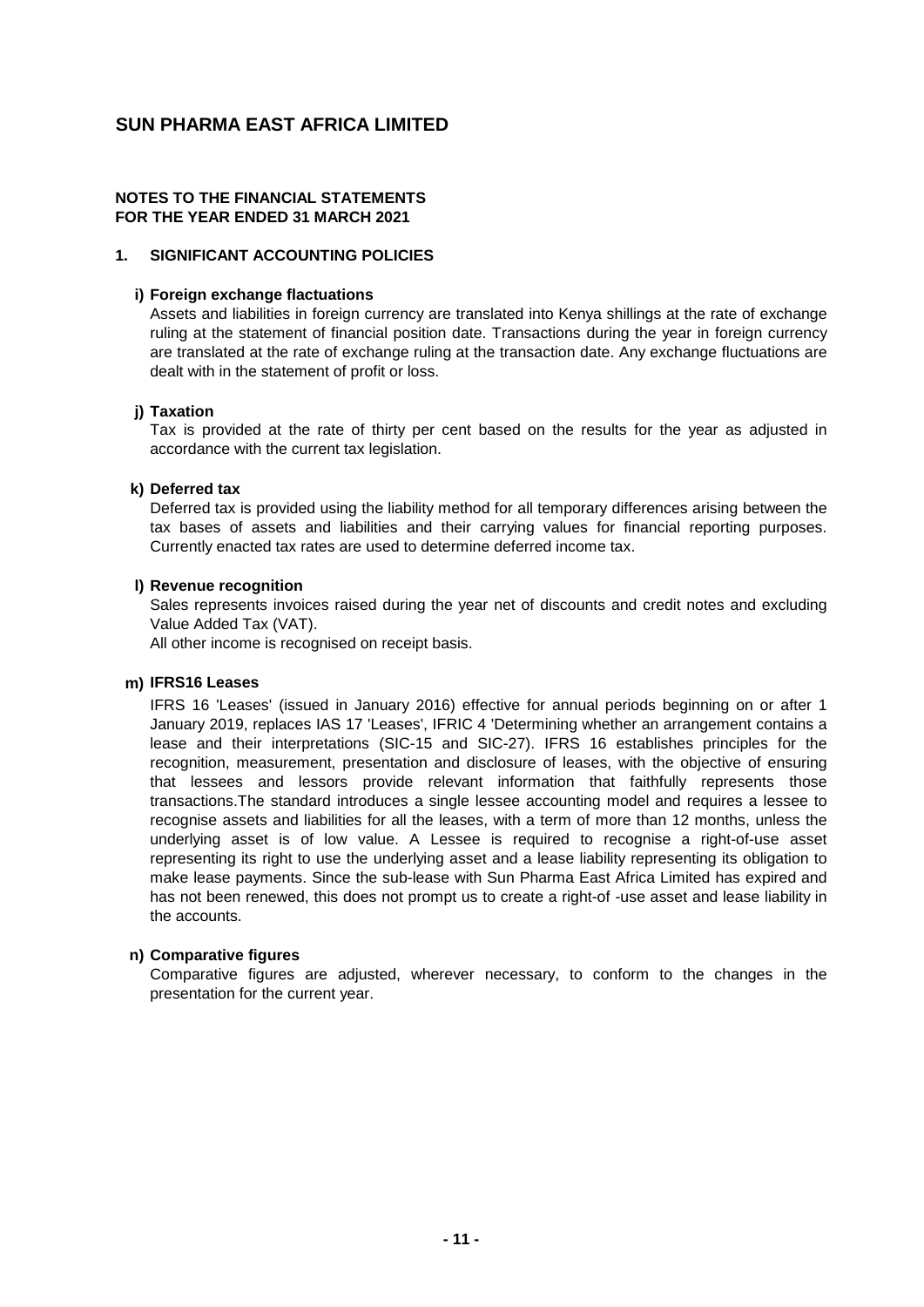### **NOTES TO THE FINANCIAL STATEMENTS FOR THE YEAR ENDED 31 MARCH 2021**

### **2. MEASURES FOR THE FORTHCOMING YEAR**

### **a) Marketing Strategy**

During the year 2021-22 The company intends to focus in building institutional businesses which were hampered by the covid-19 pandemic in the previous year, the restructuring of target market was done in the previous year and now the company will try to consolidate and grow in these new expanded territories. The company intends to continue its aggressive focus in Cardiology, Central Nervous Systems (CNS) and general range to push the business further. The focus will also remain to develop the outstation markets to become meaningful players in these regions.

### **b) Operational efficiency**

The Company carried out a goal setting exercise for all divisions. The focus was on market detailing, intensifying the reach to hospitals and doctors and providing useful feedback for management action and follow-up. This gave the company more operational control during the year thus no much change will happen in the year 2021-22

#### **c) Staffing**

During 2021-22, the company does not have any intentions of expanding its staff base.

#### **d) Cost reduction**

During 2021-22, the Company will not see any major changes in the expense head.

### **OUTLOOK 2021-21**

Despite current economic slow down caused by Covid-19 pandemic the company projects to achieve better sales growth compared to the previous year. However, the company will leverage the soft credit terms availed by the parent company to ensure constant availability of the entire range of products and will enhance the marketing and promotion efficiencies through constant feedback initiative introduced during the year 2021-22, and improving control over the sales and marketing team. No changes are expected in the operating costs and hence will maintain almost the same cost in 2021-22.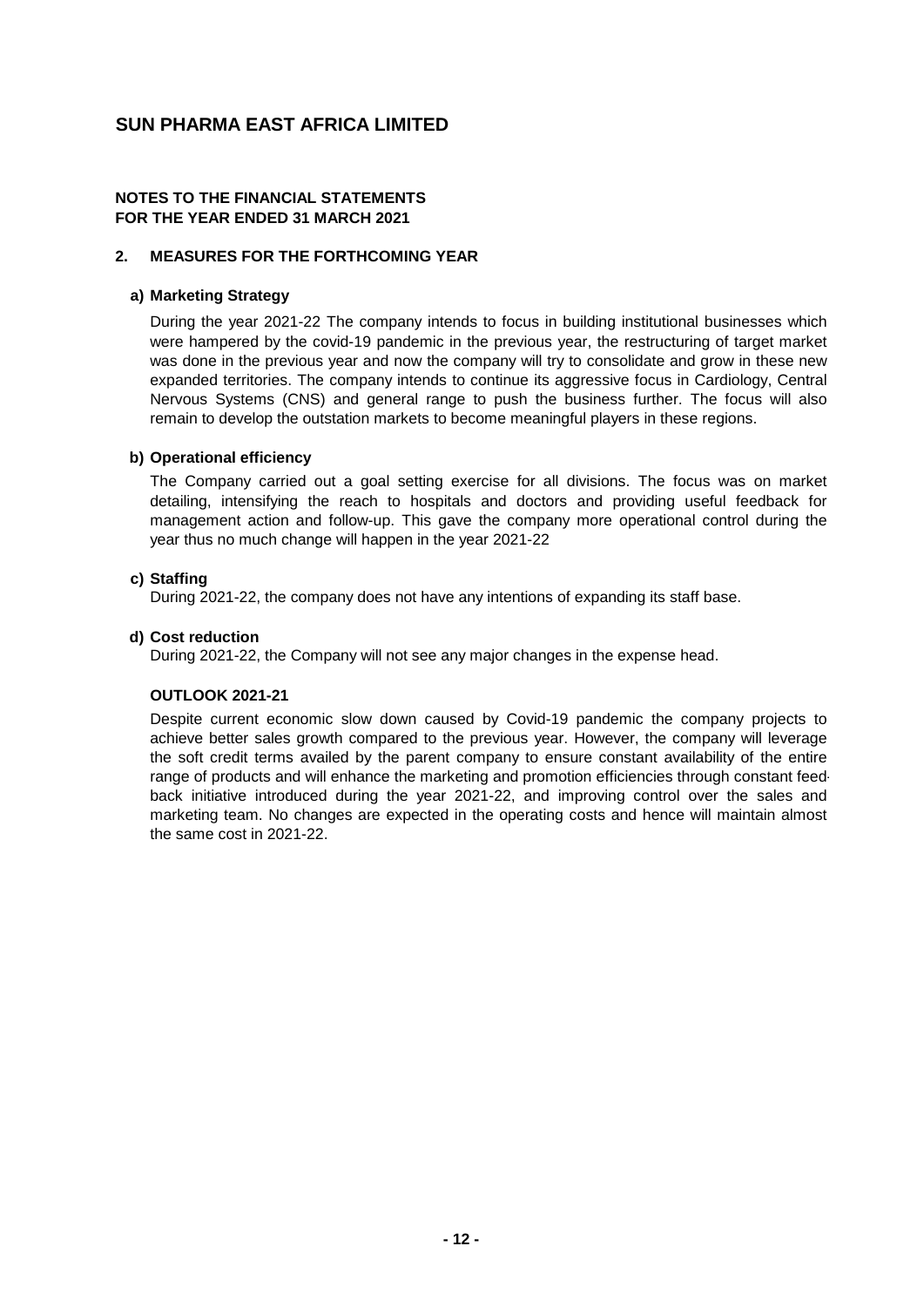### **NOTES TO THE FINANCIAL STATEMENTS FOR THE YEAR ENDED 31 MARCH 2021**

| 3. | <b>OPERATING PROFIT</b>           | 2021<br>K Sh | 2020<br>K Sh             |
|----|-----------------------------------|--------------|--------------------------|
|    | is stated after charging:         |              |                          |
|    | Amortisation of intangible assets |              | 63,415                   |
|    | Auditors' remuneration            | 285,000      | 250,000                  |
|    | Depreciation                      | 824,836      | 1,072,750                |
|    | Directors' remuneration           | 10,451,874   | 11,470,271               |
|    | Staff cost - Note 16              | 99,682,374   | 77,516,491               |
|    |                                   |              |                          |
| 4. | <b>FINANCE COST</b>               |              |                          |
|    | Interest on loan                  | 517,449      | 3,218,649                |
|    | Foreign exchange fluctuations     | 1,434,003    | 312,265                  |
|    |                                   | 1,951,452    | -----------<br>3,530,914 |
| 5. | <b>TAX</b>                        | ========     | ========                 |
|    | This comprises:                   |              |                          |
|    | Current tax                       | 9,137        | 8,573                    |
|    | Deferred tax charge - Note 7      | 11,552,831   | 9,357,607                |
|    | Tax charge                        | 11,561,968   | -----------<br>9,366,180 |
|    |                                   | $=$ =======  | $=$ = = = = = = =        |

The tax on the company's profit before tax differs from the theoretical amount that would arise using the basic tax rate as follows:

| Tax charge                                         | 11.561.968 | 9,366,180  |
|----------------------------------------------------|------------|------------|
|                                                    |            |            |
| Permanent difference on motor vehicles restriction | 446        | 593        |
| Expenses not deductible for tax purposes           | 1.340.220  | 1.930.974  |
| Tax effects of :-                                  |            |            |
| Tax calculated at the rate of 30%                  | 10,221,302 | 7,434,613  |
|                                                    |            |            |
| Profit before tax                                  | 34,071,006 | 24,782,043 |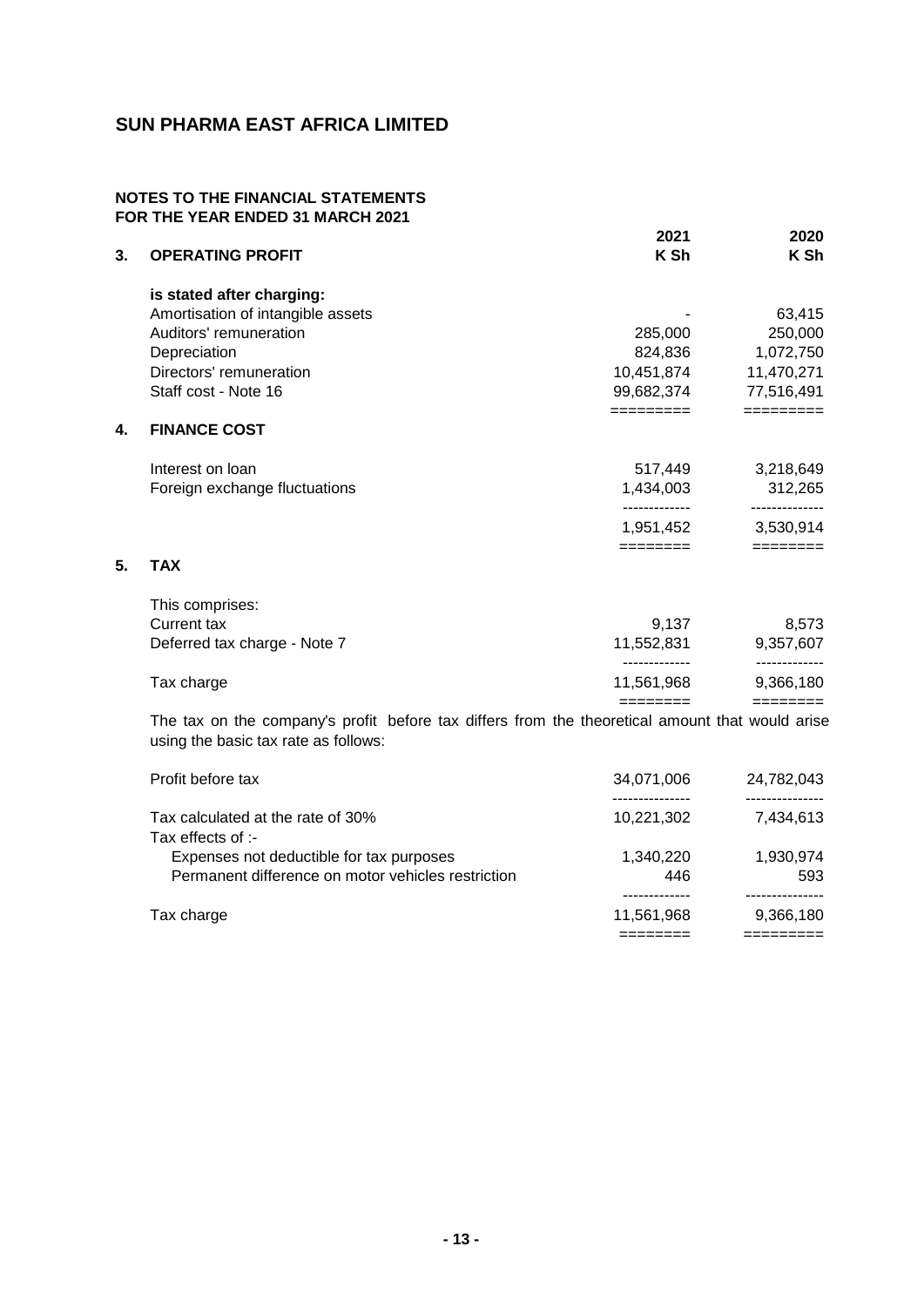## **NOTES TO THE FINANCIAL STATEMENTS FOR THE YEAR ENDED 31 MARCH 2021**

### **6. FURNITURE, EQUIPMENT AND VEHICLES**

|                                         | <b>Furniture &amp;</b>   | <b>Office</b>            | <b>Motor</b>            | <b>Computers &amp;</b><br><b>Related</b> | <b>Total</b>          |
|-----------------------------------------|--------------------------|--------------------------|-------------------------|------------------------------------------|-----------------------|
|                                         | <b>Equipment</b><br>K Sh | <b>Equipment</b><br>K Sh | <b>Vehicles</b><br>K Sh | <b>Equipments</b><br>K Sh                | K Sh                  |
| <b>COST</b>                             |                          |                          |                         |                                          |                       |
| As at 01 April 2020<br><b>Additions</b> | 55,125                   | 70,296                   | 7,852,060               | 185,000<br>71,820                        | 8,162,481<br>71,820   |
|                                         |                          |                          |                         |                                          |                       |
| As at 31 March 2021                     | 55,125                   | 70,296                   | 7,852,060               | 256,820                                  | 8,234,301             |
| <b>DEPRECIATION</b>                     |                          |                          |                         |                                          |                       |
| As at 01 April 2020                     | 22,812                   | 18,447                   | 4,836,380               | 55,500                                   | 4,933,139             |
| Charge for the year                     | 4,039                    | 6,481                    | 753,920                 | 60,396                                   | 824,836               |
| As at 31 March 2021                     | 26,851                   | 24,928                   | 5,590,300               | 115,896                                  | 5,757,975             |
| <b>CARRYING VALUES</b>                  |                          |                          |                         |                                          |                       |
| As at 31 March 2021                     | 28,274                   | 45,368<br>======         | 2,261,760<br>========   | 140,924<br>======                        | 2,476,325<br>======== |
| As at 31 March 2020                     | ======<br>32,313         | 51,849                   | 3,015,680               | 129,500                                  | 3,229,341             |
|                                         | ======                   | ======                   | ========                | $======$                                 | ========              |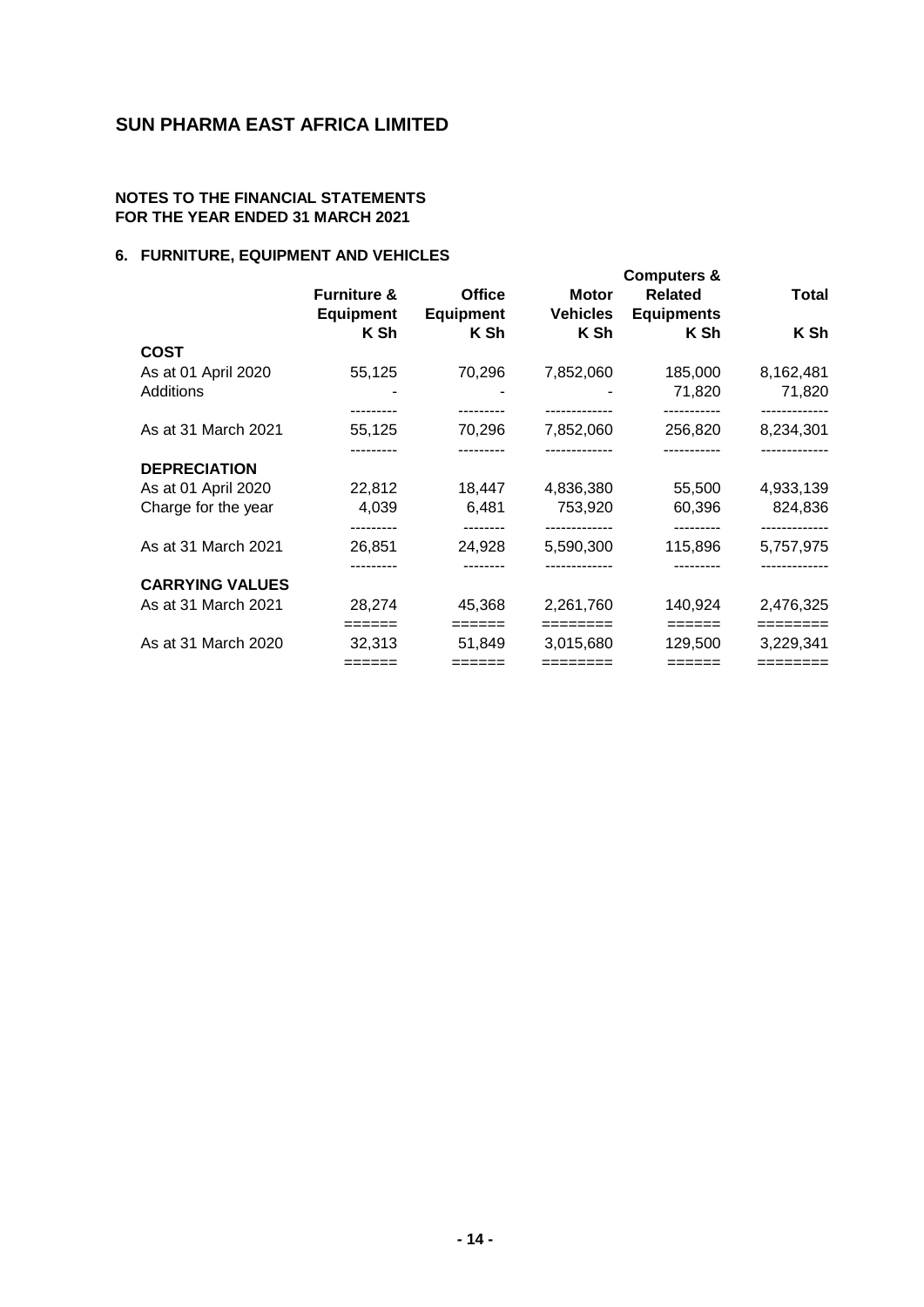### **NOTES TO THE FINANCIAL STATEMENTS FOR THE YEAR ENDED 31 MARCH 2021**

|   |                     | 2021 | 2020 |
|---|---------------------|------|------|
| 7 | <b>DEFERRED TAX</b> | K Sh | K Sh |

Deferred taxes are calculated, in full, on all temporary differences under the liability method using an enacted tax rate of 30%. The movement of deferred tax account is as follows:

| At start of year                  | (51, 795, 588) | (61, 153, 195) |
|-----------------------------------|----------------|----------------|
| Charge to profit or loss - Note 5 | 11.552.831     | 9.357.607      |
| At end of year                    | (40.242.757)   | (51, 795, 588) |

Deferred tax asset and deferred tax charge in the statement of profit or loss is attributable to the following items:

|     |                                    | 01-Apr-20                    | Charge to<br>P/L              | 31-Mar-21                       |
|-----|------------------------------------|------------------------------|-------------------------------|---------------------------------|
|     | Deferred tax asset                 | K Sh                         | K Sh                          | K Sh                            |
|     | Accelerated tax depreciation       |                              | (3,651)                       | (3,651)                         |
|     | Tax losses carried forward         | (43,787,932)                 | 4,400,219                     | (39, 387, 713)                  |
|     | Unrealised exchange differences    | (8,007,656)<br>------------- | 7,156,263<br>---------------  | (851, 393)<br>--------------    |
|     | Net deferred tax asset             | (51, 795, 588)               | 11,552,831<br>$=$ ========    | (40, 242, 757)<br>$=$ ========= |
| 8.  | <b>INVENTORIES</b>                 |                              |                               |                                 |
|     | Stock-in-trade                     |                              | 192,557,326                   | 136,739,190                     |
|     | Merchandise-in-transit             |                              | 42,791,623                    | 42,023,964                      |
|     |                                    |                              | .<br>235,348,949              | ---------------<br>178,763,154  |
| 9.  | <b>TRADE AND OTHER RECEIVABLES</b> |                              | ==========                    | $=$ = = = = = = = = = =         |
|     |                                    |                              |                               |                                 |
|     | Trade receivables                  |                              | 314,850,423                   | 300,576,883                     |
|     | Other receivables                  |                              | 16,288,103                    | 8,951,171                       |
|     | Prepayments                        |                              | 1,915,500                     | 1,650,155                       |
|     |                                    |                              | 333,054,026                   | 311,178,210                     |
| 10. | <b>CASH AND CASH EQUIVALENTS</b>   |                              | ==========                    | ==========                      |
|     |                                    |                              |                               |                                 |
|     | Cash in hand                       |                              | 195,398                       | 70,544                          |
|     | Balances at bank                   |                              | 25,796,804<br>--------------- | 27,182,447<br>-------------     |
|     |                                    |                              | 25,992,202                    | 27,252,991                      |
|     |                                    |                              | =========                     | $=$ ========                    |

For the purpose of the statement of cash flows, the year end cash and cash equivalents comprise of the above.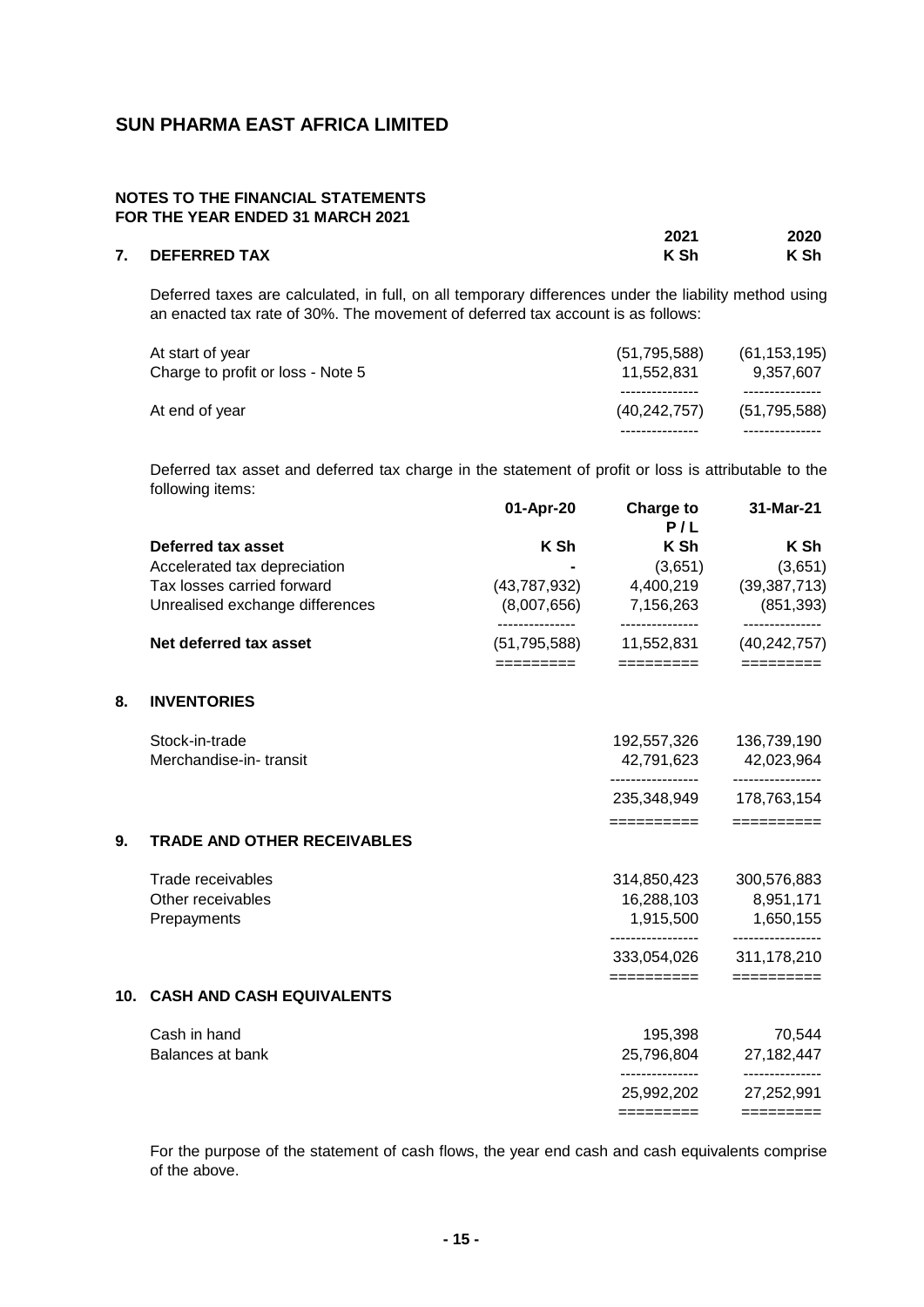### **NOTES TO THE FINANCIAL STATEMENTS FOR THE YEAR ENDED 31 MARCH 2021**

| <b>11. SHARE CAPITAL</b>               | 2021<br>K Sh | 2020<br>K Sh |
|----------------------------------------|--------------|--------------|
| Authorized, issued & fully paid-up:    |              |              |
| 1,000 Ordinary Shares of K Sh 100 each | 100.000      | 100.000      |
| <b>12. BORROWINGS</b>                  |              |              |
| Non - current                          |              |              |
| Loan from related party - Note 15      | ۰            | 54,268,145   |
|                                        |              | ----------   |

The loan from related party (Sun Pharma Global FZE) carried interest at 4% per annum on outstanding principal amount from 1st April 2015. The loan was unsecured and has no fixed repayment schedule. The loan was fully repaid during the year 2020/21.

## **13. TRADE AND OTHER PAYABLES**

| Trade payables<br>Provisions and accruals                       | 6,140,435<br>18,198,273      | 13,166,395<br>2,243,030         |
|-----------------------------------------------------------------|------------------------------|---------------------------------|
| Balance due to related party - Note 15                          | 730,359,929                  | 640,868,492                     |
|                                                                 | 754,698,638                  | 656,277,918                     |
| 14. CASH USED IN OPERATIONS                                     | ==========                   | ==========                      |
| Reconciliation of profit before tax to cash used in operations: |                              |                                 |
| Profit before tax                                               | 34,071,006                   | 24,782,043                      |
| <b>Adjustments for:</b>                                         |                              |                                 |
| Amortisation of intangible asset                                |                              | 63,415                          |
| Depreciation                                                    | 824,836                      | 1,072,750                       |
| Effect of exchange rate fluctuations                            | (35,057,563)                 | (23,866,777)                    |
| Interest expense                                                | 517,449                      | 3,218,649                       |
| <b>Changes in working capital:</b>                              |                              |                                 |
| Decrease in inventories                                         | (56, 585, 795)               | 18,530,582                      |
| Increase in receivables                                         | (21, 875, 815)               | (67, 179, 579)                  |
| Increase / (decrease) in payables                               | 98,420,719                   | 30,904,552                      |
| Cash used in operations                                         | --------------<br>20,314,836 | -------------<br>(12, 474, 365) |
|                                                                 | $=$ ========                 | =========                       |
|                                                                 |                              |                                 |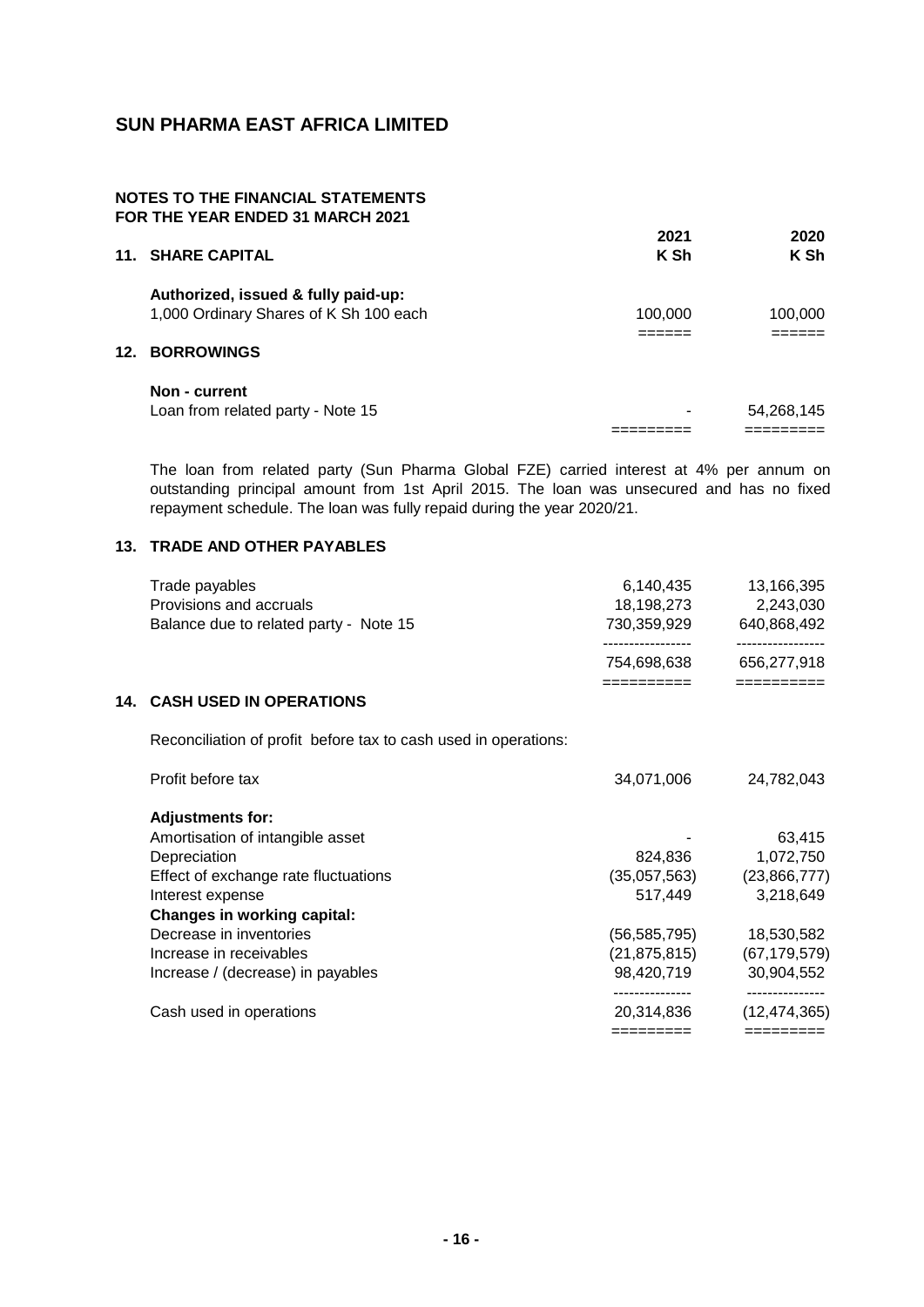### **NOTES TO THE FINANCIAL STATEMENTS FOR THE YEAR ENDED 31 MARCH 2021**

|                                       | 2021 | 2020 |
|---------------------------------------|------|------|
| <b>15. RELATED PARTY TRANSACTIONS</b> | K Sh | K Sh |

The following arm's length transactions were carried out with parties which are related through common shareholding and / or common directorships.

| Interest charged on loan | 517.449     | 3,218,649   |
|--------------------------|-------------|-------------|
| Purchases of goods       | 607.555.497 | 473.298.912 |
|                          |             |             |

#### **The following amounts are due to related parties:**

| Payables to related party - Note 13<br>Sun Pharmaceuticals Industries Ltd | 730,359,929     | 640,868,492   |
|---------------------------------------------------------------------------|-----------------|---------------|
|                                                                           |                 |               |
| Borrowing from related party - Note 12                                    |                 |               |
| Sun Pharma Global FZE                                                     |                 | 54,268,145    |
|                                                                           |                 |               |
| <b>STAFF COST</b>                                                         |                 |               |
| Directors' remuneration                                                   | 10,451,874      | 11,470,271    |
|                                                                           | --------------- |               |
| Salaries and wages - Administrative                                       | 45.654.076      | 41.018.310    |
| Salaries and wages - Marketing                                            | 52.879.004      | 35.237.934    |
| Staff welfare                                                             | 1,149,294       | 1,260,246     |
|                                                                           | --------------- | ------------- |
|                                                                           | 99,682,374      | 77,516,491    |
|                                                                           | =========       | ========      |

The average number of staff in employment during the year was 60 (2020:56).

## **17. INCORPORATION AND DOMICILE**

The Company is incorporated in Kenya under the Companies Act and is domiciled in Kenya.

### **18. CURRENCY**

**16.** 

These financial statements are presented in Kenya Shillings (K Sh).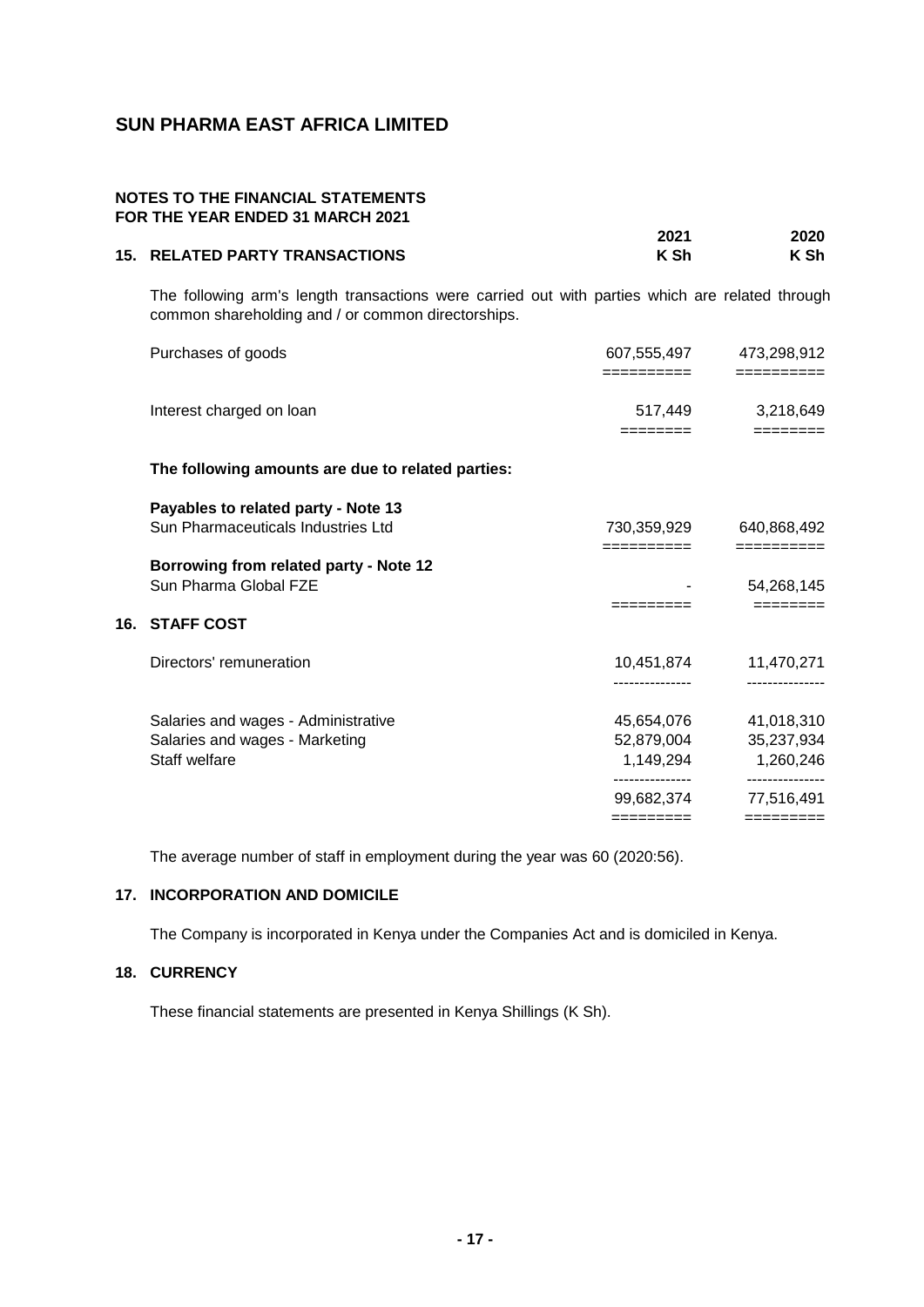### **NOTES TO THE FINANCIAL STATEMENTS FOR THE YEAR ENDED 31 MARCH 2021**

#### **19. FINANCIAL RISK MANAGEMENT POLICIES**

The company's activities expose it to a variety of financial risks including credit and liquidity risks, effects of changes in foreign currency, interest rates as well as changes in market prices of company's products. The company's overall risk management programme focuses on unpredictability of changes in business environment and seeks to minimize the potential adverse effects of such risks on its performance by setting acceptable levels of risk. The company's financial risk management objectives and policies are detailed below:

#### **a) Capital risk**

The company manages its capital to ensure that it will be able to continue as a going concern while maximizing the return through the optimum use of the available resources. The capital structure of the company consists of paid up capital, retained earnings and external borrowings. The company endeavours to maximize the return on each component.

#### **b) Credit risk**

The company's credit risk is primarily attributable to trade receivables and trade payables. The company constantly monitors its credit risks on these aspects in line with its overall risk management policies and responds to specific situations within the parameters set. The company does not hedge any risks and has in place policies to ensure that credit is extended to customers with established credit history.

#### **c) Interest rate risk**

The interest rate risk exposure arises mainly from interest rate movements on the company's borrowings. Further, the company, from time to time, in order to position itself for expected demand for liquid funds, holds deposits with institutions which also is a subject of interest rate risk. The company manages the risk by a constant contact with the financial markets in order to optimize its revenue and expense and responds to any adverse situations in accordance with the general trends in financial markets.

#### **d) Liquidity risk**

The company manages its liquidity risk by intelligent treasury management practices, formulated on the basis of constant assessment of its requirements, present and future and sourcing of funds internal or external including ploughing back of its own financial resources.

#### **e) Market risk**

The company's market risk stems from procurement of its inputs and distribution of its products. The company closely monitors the implementation of its procurement policy, inventory policy as well as credit policy with a view to optimize its market share as well as to respond to external threats. The company regularly reviews its core strengths and seeks to put such strengths to optimum use to maintain its niche in the market - present and future.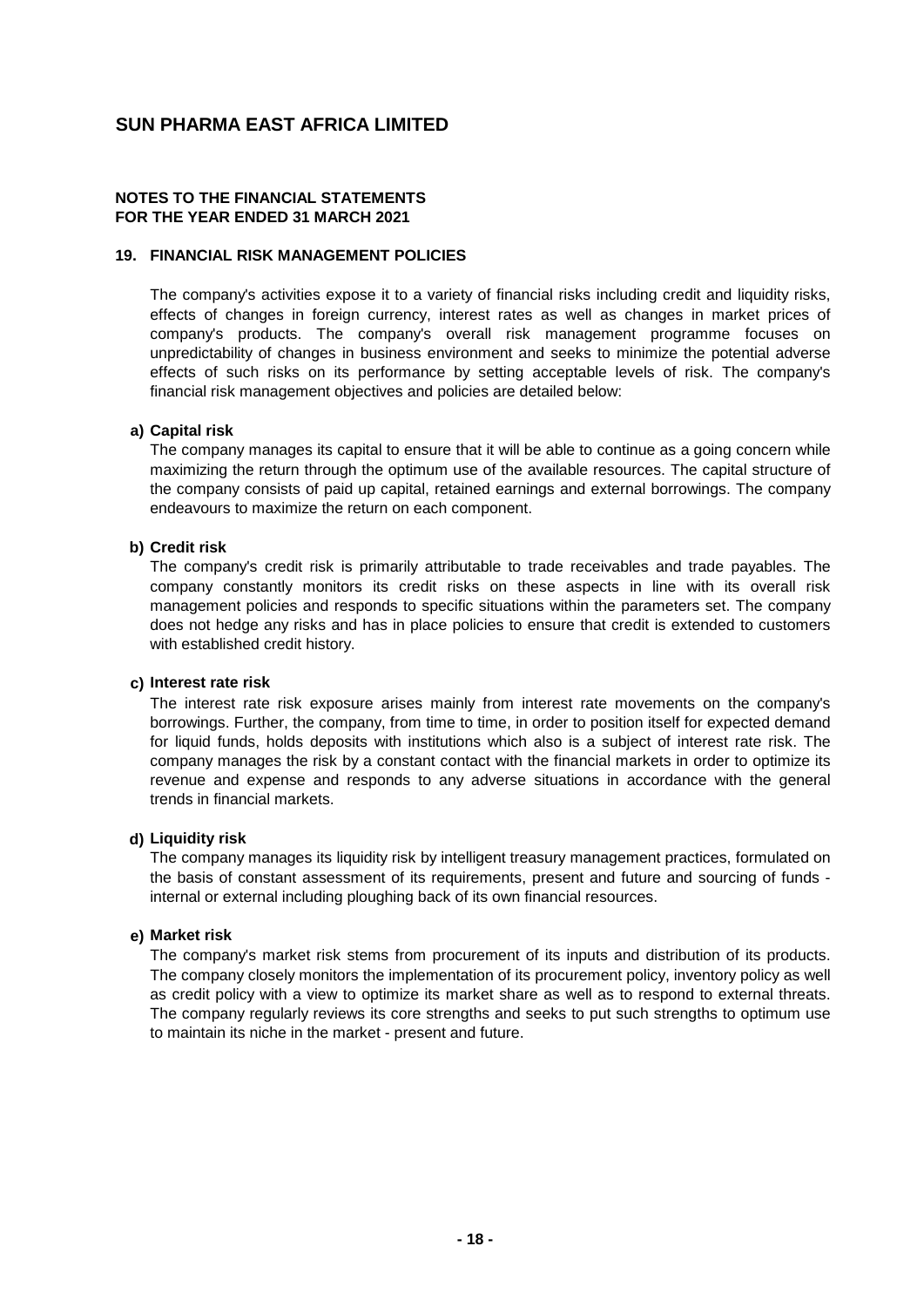## **SUN PHARMA EAST AFRICA LIMITED Annex I**

## **DETAILED STATEMENT OF PROFIT OR LOSS FOR THE YEAR ENDED 31 MARCH 2021**

|                                                 | 2021<br>K Sh                                        | 2020<br>K Sh                                        |
|-------------------------------------------------|-----------------------------------------------------|-----------------------------------------------------|
| Turnover                                        | .                                                   | 797,910,966 746,058,630<br>-----------------        |
| <b>Less: Cost of sales</b>                      |                                                     |                                                     |
| Opening stock                                   | 178,763,153                                         | 197,293,735                                         |
| Purchases                                       | 577,706,815                                         | 497,049,369                                         |
| Product registration fees & regulatory expenses | 8,255,914                                           | 6,837,800                                           |
| Closing stock                                   | (235, 348, 949)                                     | (178, 763, 153)                                     |
| Cost of sales                                   | -----------------<br>529,376,934                    | -----------------<br>522,417,751<br>--------------- |
| <b>Gross profit</b>                             | 268,534,032                                         | 223,640,879                                         |
| Foreign exchange fluctuations                   | (35,057,563)                                        | (23,866,777)                                        |
| Insurance compensation                          |                                                     |                                                     |
| Interest income                                 | 30,457                                              | 28,577                                              |
| Other Income                                    | 3,055,000                                           |                                                     |
|                                                 | 236,561,926<br>----------------                     | ---------------<br>199,802,679<br>----------------  |
| <b>Less: Expenses</b>                           |                                                     |                                                     |
| Administration                                  | 76,544,605                                          | 70,180,379                                          |
| Marketing                                       | 123,170,027                                         | 100,236,593                                         |
| Finance                                         | 1,951,452                                           | 3,530,914                                           |
| Depreciation                                    | 824,836                                             | 1,072,750                                           |
|                                                 | ----------------<br>202,490,920<br>---------------- | ----------------<br>175,020,636<br>---------------- |
| Profit before tax                               | 34,071,006                                          | 24,782,043                                          |
|                                                 | =========                                           | $=$ ========                                        |